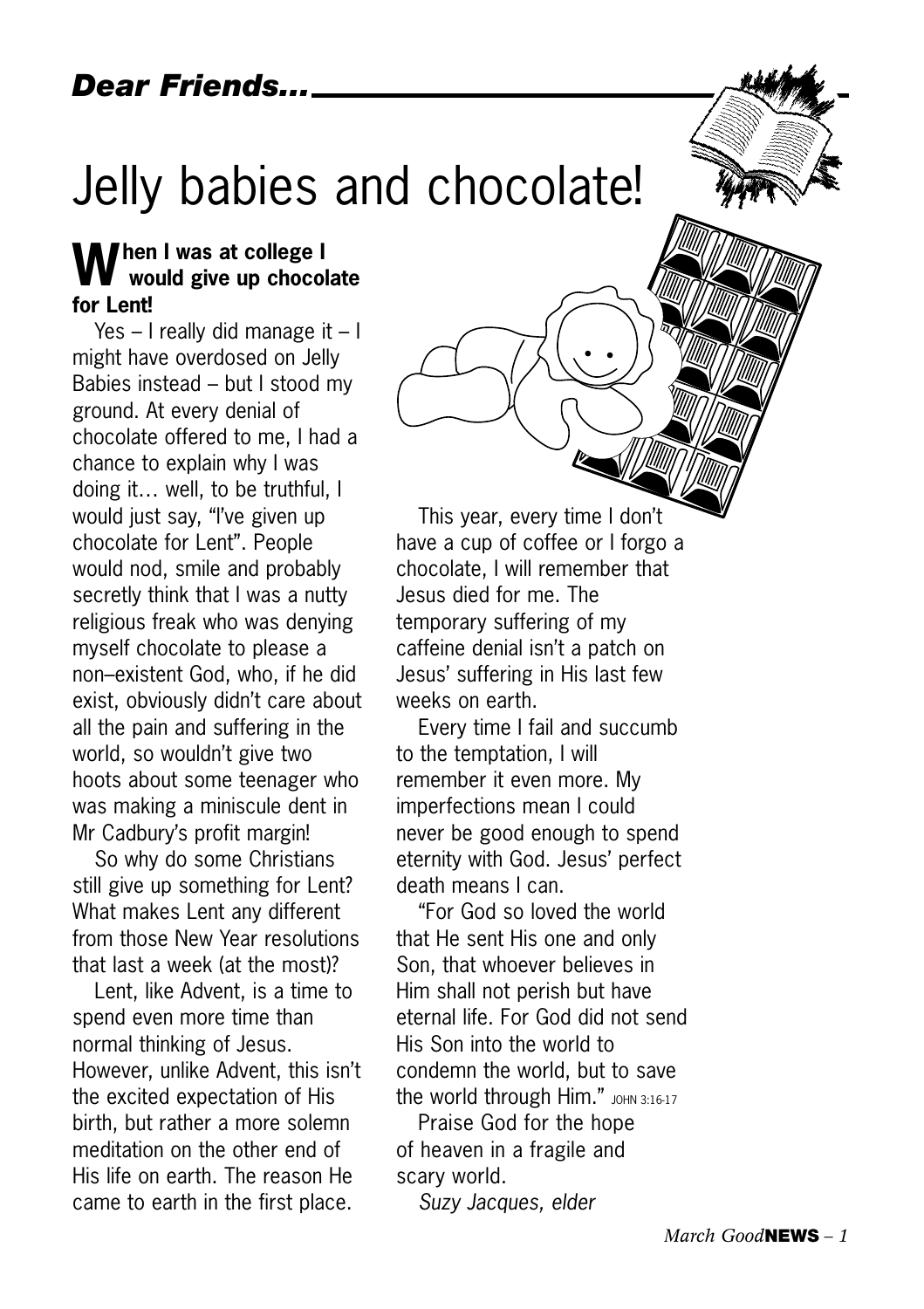# *Good***NEWS**

*This magazine is produced by: Lindfield United Reformed Church, 50 High Street, Lindfield, West Sussex RH16 2HL. © Lindfield URC 2003*

**Editor:** David Tingley <david@visualeclipse.co.uk> Tel: 01444 451024 **Editorial Oversight:** Hilary Shepherd **Additional Photography:** Chris Saunders

**Copydate** for the April 2003 edition is 12noon, Sunday 16th March 2003. All contributions should be given to the editor by this time via Email or paper copy can be placed in the "GoodNEWS" pigeon hole at the rear of the church. Please ensure that you include contact details in case of query.

## **Directory**



**Minister:** Rev Colin Bones [from mid 2003]

**Secretary:** Mr Ron Goodenough "Downside" Stone Quarry Road, Chelwood Gate RH17 7LS Tel: 01825 740351; Fax: 01825 740157 Email: ron@rgoodenough.freeserve.co.uk

**Assistant Secretary:** Mrs Sue Waller 58 Queens Road, Haywards Heath RH16 1EE Tel: 01444 455047 Email: susanwaller@lineone.net

**Treasurer:** Mr Barry Piper 22 Quarry Hill, Haywards Heath RH16 1NQ Tel: 01444 456823 Email: barrypiper@aol.com

**Accountant:** Mr Ken Walden Tel: 01444 458707 Email: prisken@btinternet.com

**Pastoral Assistant:** Rev Mike Gardiner 48 Finches Gardens, Lindfield RH16 2PB Tel: 01444 482559 Email: mike.g@virgin.net

*A list of serving Elders can be found in Who's Who?*



You see, for all those blokes who forgot Valentine's Day in February – don't get caught out with your mothers too! Iris Green and Sam Hoare-Ward gently remind us of what motherhood is all about (**Page 4**).

If you are after just a 'snack', in this issue are fascinating facts on the new local village swan (**Page 8**), and information about the two-week national opportunity to focus on fair trade and what we shoppers can do all year round – see **Page 16**.

If you are into the Arts, there are some tempting forthcoming theatrical productions which merit your consideration (**Page 18**).

Twenty Questions, our regular squint into the mind of a churchgoer, is off the menu this month, but will be cooking nicely again by April – so wait for it!

Of course, the normal diet of news, events and prayer pointers are on offer. Particularly nice 'specials' come in the form of a "what it means to be a church member" (**Page 24**) and a member-away's report; how university life is treating Katy Lewis (**Page 22**).

All filling stuff, get stuck in! *David Tingley, editor*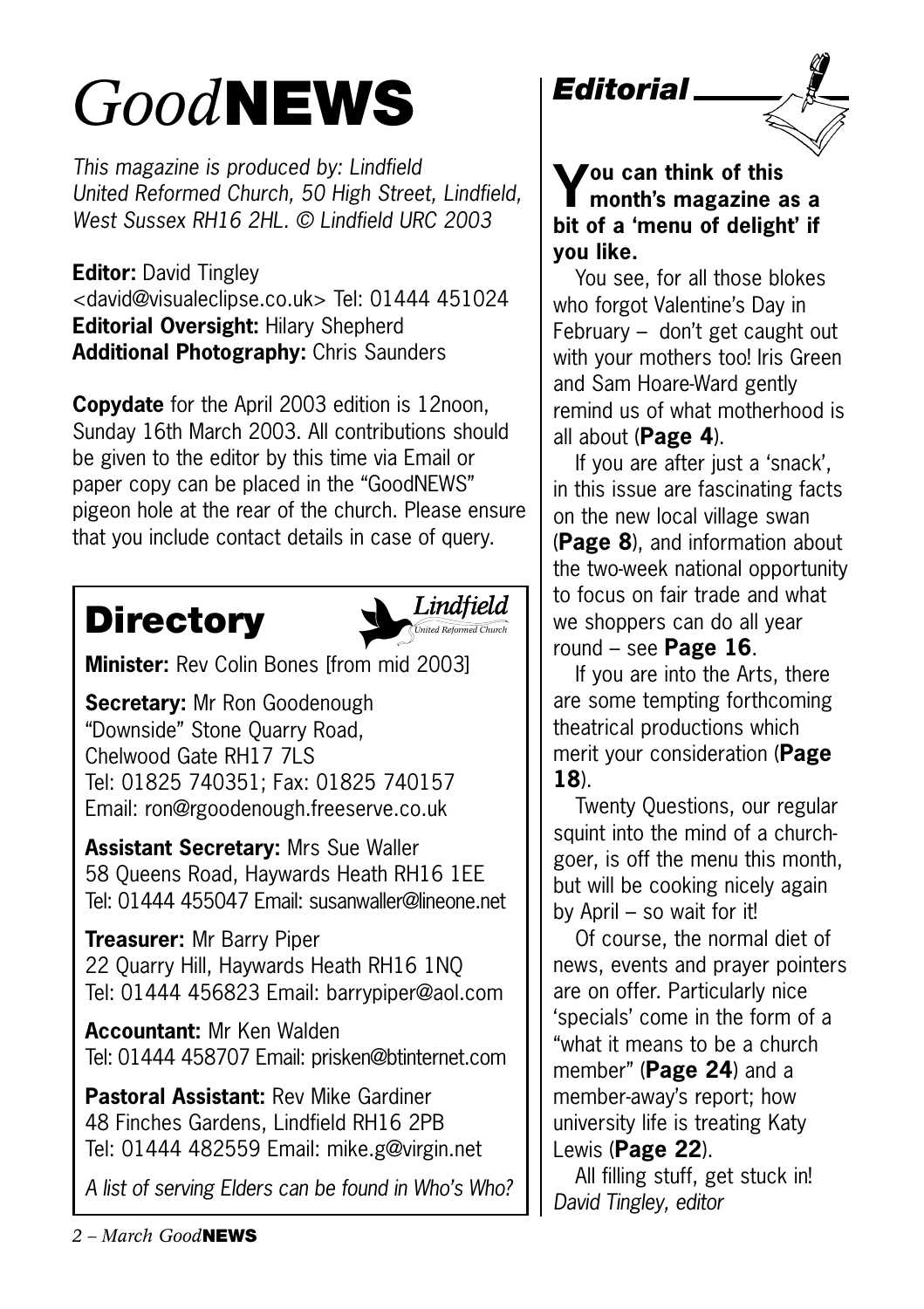## *Prayer Diary*

|                         | Prayer Diary                                                                                                                                                                                                                                                               |
|-------------------------|----------------------------------------------------------------------------------------------------------------------------------------------------------------------------------------------------------------------------------------------------------------------------|
|                         |                                                                                                                                                                                                                                                                            |
| $rac{2}{5}$             | • Thank God for Sundays and for our church family.<br>• Pray for our worship; especially for those preaching<br>God's word.<br>• Remember Junior Church and the young peoples' leaders.                                                                                    |
| NON<br>NON              | • Thank God for the start of another week.<br>• Uphold your own family to our Lord.<br>• Pray DAILY for the peaceful resolution<br>Good news! It was great<br>of world conflicts.<br>to have more folk sharing                                                             |
| Ë                       | at the last Church Prayer<br>Evening! Please join us on<br>• Praise God for the work of our Brigades.<br>Thursday 27th to pray<br>• Ask God to equip and encourage all BB<br>and GB staff.<br>for our Nation.<br>• Ask God's blessing on the 'In Touch'<br>meeting (25th). |
| WED                     | • Thank God for Colin Bones and pray for him and his family.<br>• Pray for United Reformed Churches at Polegate, Hampden Park,<br>Langley, Crowborough, Hassocks & Uckfield.<br>• Please pray for our mission focus – Mercy Ships.                                         |
| <b>THUR</b>             | • Let's thank the Lord for the United Lent Study Groups.<br>• Pray for all involved, especially the speakers.<br>• Ask for God's wisdom for world leaders and their decisions                                                                                              |
| $\overline{\mathbf{r}}$ | • Thank God for all the gifts God has bestowed on our fellowship.<br>• Pray for the Women's World Day of Prayer on 7th March.<br>• Lift to God the meetings of URC Synod (8th) and<br>Mission Council (25th).                                                              |
| $\frac{1}{2}$           | • Praise God for His beautiful creation, and pray for His intervention,<br>that an act of war may not destroy it.<br>• Pray for members of our armed forces and their families.<br>• Uphold members of our fellowship whose names begin with E,F and G.                    |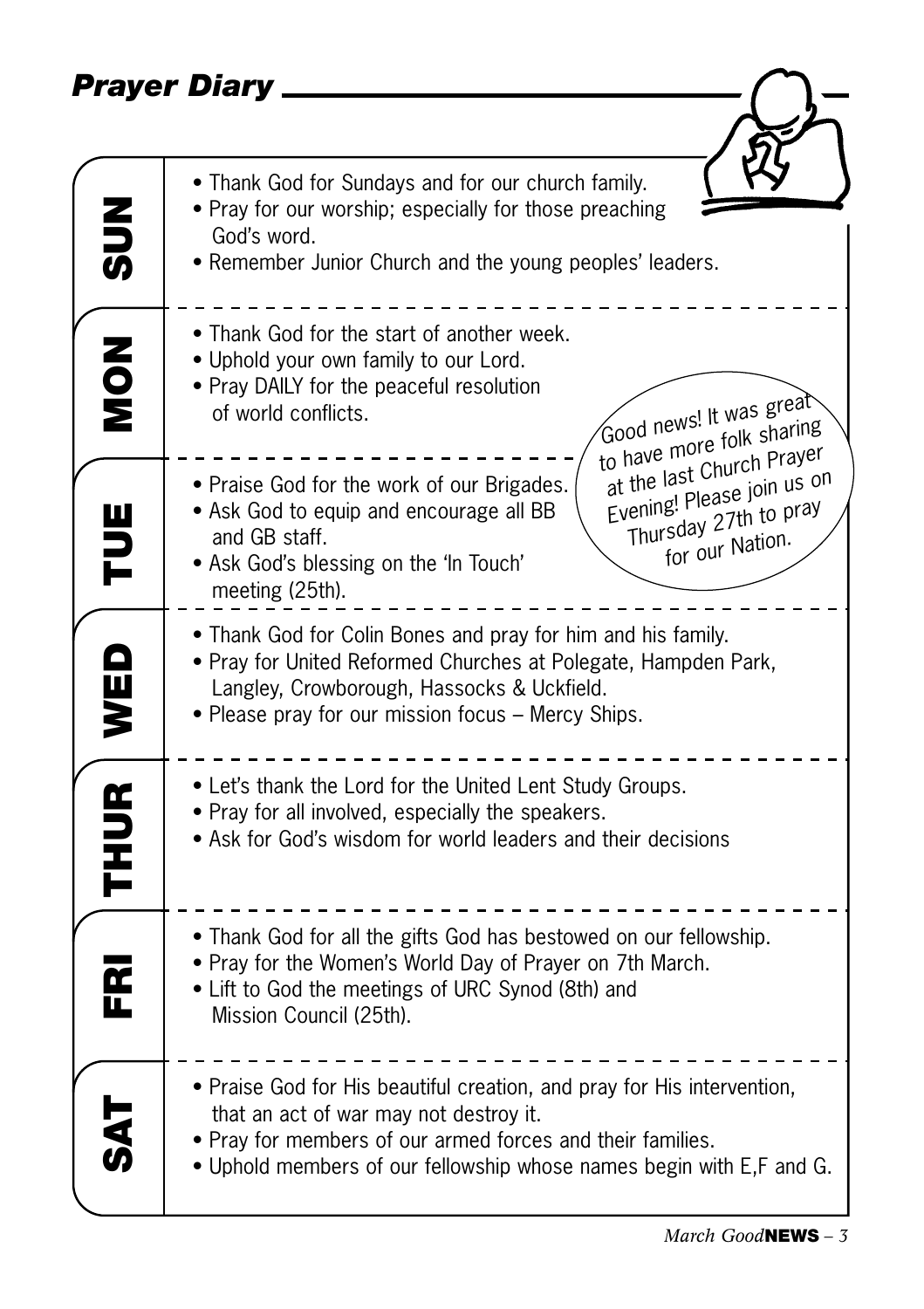**Mothers' Day is on 30th March this year, so now the rest of us have no excuse for forgetting! In aid of this auspicious celebration, GoodNEWS goes in search of what real life is like for mothers today and what changes as your children grow up.** 

# **The sixty minute mother**

**I's entitled "The Sixt"**<br> **Mother" because it t's entitled "The Sixty Minute allegedly only takes an hour to read, it took me two, I must be a slow reader! But that two hours was crammed full of humour, touching stories and insightful pearls of wisdom.**

The book is split into eight chapters on subjects such as motherhood and working (that is both in the home and the office), single mothers, sick mothers, mothers and their guilt, finishing with mothers letting go. Rob Parson's narrative is witty, compassionate and often moving, it's full of little bits of good advice and liberally sprinkled with true stories and letters from the many mothers he has come into contact with in his work with families. Between each chapter are short sections titled "Sixty Second Wisdom" and "Take a Break". These are little snippets from mothers themselves and very good for reading in the two minutes that a mother may find spare in her day.

The chapter entitled "When a

Mother Accepts" asks what is the best thing you can give your child. The obvious answer is love but Rob Parsons has more to say, he believes that acceptance is the greatest gift, especially in our modern world where everybody has to look good and be the best. He says that we need to let our children know that we accept them just the way they are, which comes with love.

#### **"I accept you irrespective of what you achieve."**

Constant comparison comes with the territory when you have friends with children of a similar age to yours; who is the first to walk, first to say "Mummy", learn to read or play the piano. Does any of this matter? NO! But we are all guilty of this in some way, we just need to accept our children as they are.

I found motherhood hardest the second time around. Yes, when I had Ben everything changed, you have this small person who is totally reliant on you for their every need and whim, 24 hours a day, every day of the year. But when I had



## **BOOK REVIEW**

"The Sixty Minute Mother" by Rob Parsons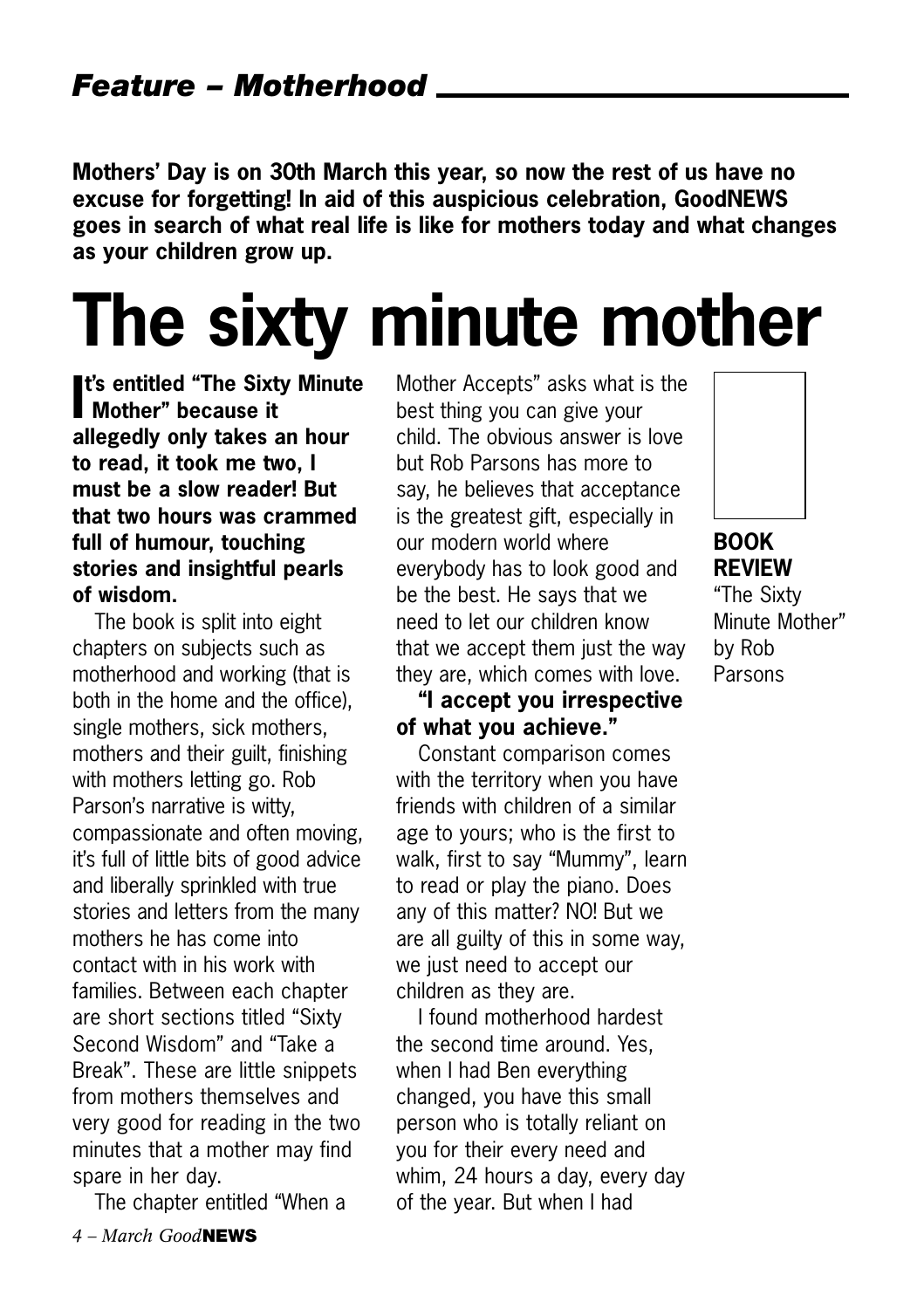

Alexandra there were suddenly two of them, including a two year old into everything and leaving a wake of chaos wherever he went. The first year of Alex's life was tough for the whole family, I found it extremely difficult to cope and felt a complete failure. Of course, eventually things get easier and now the good times far outweigh all of this and I do enjoy motherhood. Now that Alex is at school I struggle to remember where the years have gone. I still feel guilty about those first years of Alex's life but like it says in the book…

#### **"Motherhood goes with guilt like a horse with a carriage".**

The Sixty Minute Mother is a thoroughly worthwhile read in which Rob deals with the stresses of motherhood of all ages from birth to teens. In my opinion Rob Parsons has achieved his objective that he wants mothers to yell out,

### **"Thank goodness this is not just me".**

*Sam Hoare-Ward*

## Superwoman!

*"Women's work isn't what it used to be. No longer 'tied to the kitchen sink', women are now expected to juggle a challenging career with 2.4 well–adjusted children, and still have time for the occasional night out and visits to the gym. And yet, in many ways, little has changed and research shows that women today work harder and longer for less pay and status than men. For some, sexual harassment, exploitation, guilt and exhaustion all come as part of the package."*

## **PRAYER WORKS...**

**What a challenge! This month, why not pray particularly for women you know who may be feeling that life is a bit of a juggling act.**

If you are a woman challenged by these issues, Bev Shepherd and Stephanie Heald run a course at The London Institute for Contemporary Christianity.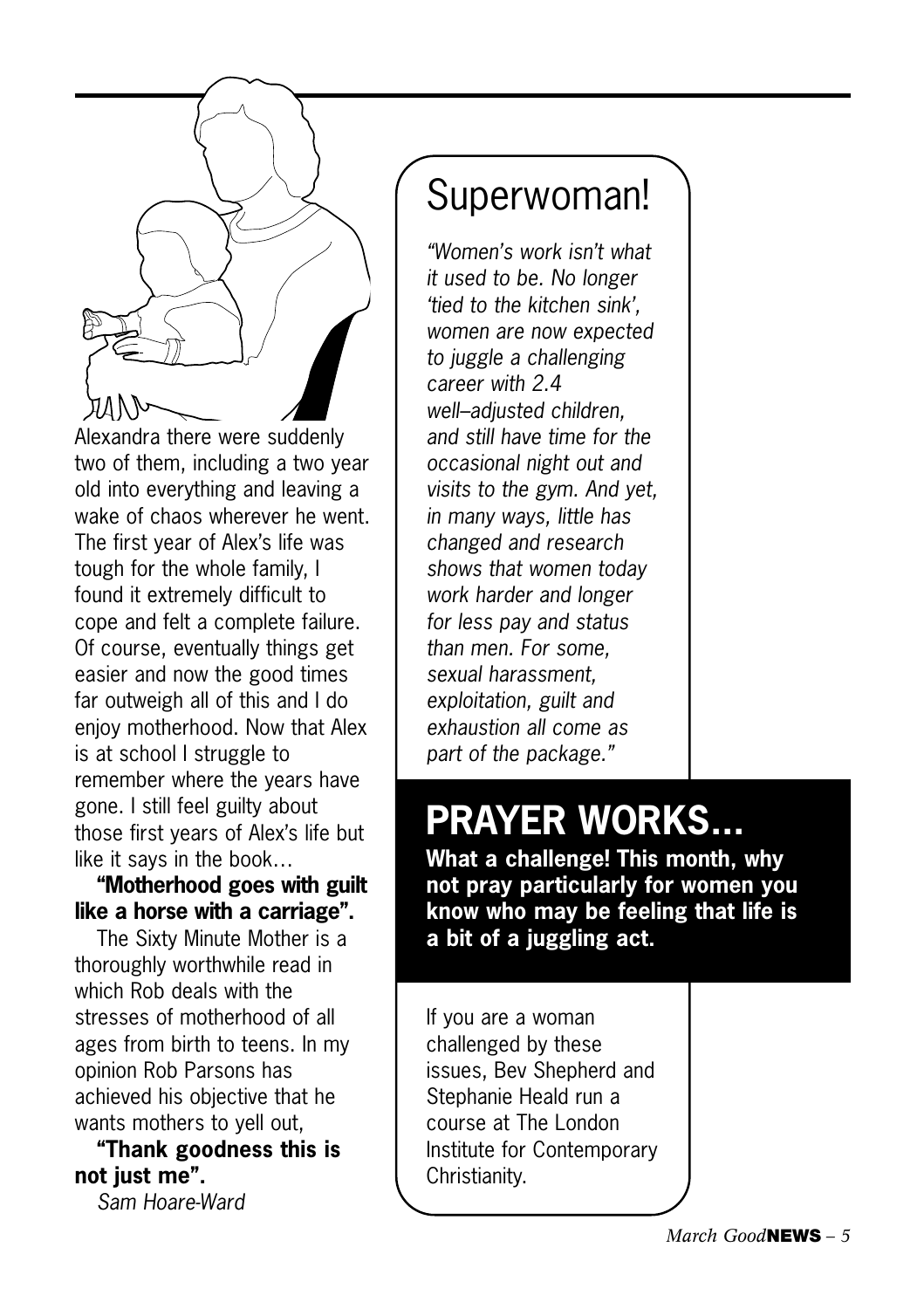# Being mum – upon reflection

**In order to get a different perspective on motherhood David Tingley talks to Iris Green, mother of Sam Hoare-Ward, to find out what it is like when the children are all grown up.** 

**Inches** Children: Sam lives in **ris & Bill have three Haywards Heath with her husband and family, Matthew is in New York with his wife and their family and Chris is resident to Perth, Australia where he has a Fiancee.** 

She tells me that it's "really special" now having grandchildren, but says it is hard only visiting the family in America twice a year. "I really appreciate the technology available today – to enable us to communicate." She describes the Christmas message that they received via email this year from Perth. Taken on a webcam on Christmas day, Chris & Dionne were able to deliver a recorded video message to share with them back in the UK.

Iris grew up in North London, her parents brought them up in a disciplined environment. "My dad was very strict, a bit of a disciplinarian actually, but it was always clear that they always just wanted the best for each of us." It was not a Christian home, but Iris was encouraged to attend Sunday School, and it

was there she found faith in Christ at the age of 11. Her mother used to attend church in Iris' teenage years, before she suddenly died when Iris was 21.

As an expectant mother, Iris says she remembers her biggest fear was arriving at the hospital and being left in a room on her own during labour. This is exactly what would have happened except that Bill managed to buck the 'normal' trend of the day and be with Iris during that first birth. As the hospital was 7 miles away and it was the early hours of the morning, with neither car nor public transport to return Bill home, this clearly played in his favour, she recalls. The problem didn't arise again as both the boys were born at home!!

When times were difficult ("and it wasn't always easy") Iris explains that she always found it helpful to share her worries with other friends with children. She knew that she could always talk to God, and she did by all accounts, but to hear that someone else had similar issues was a real comfort to her. She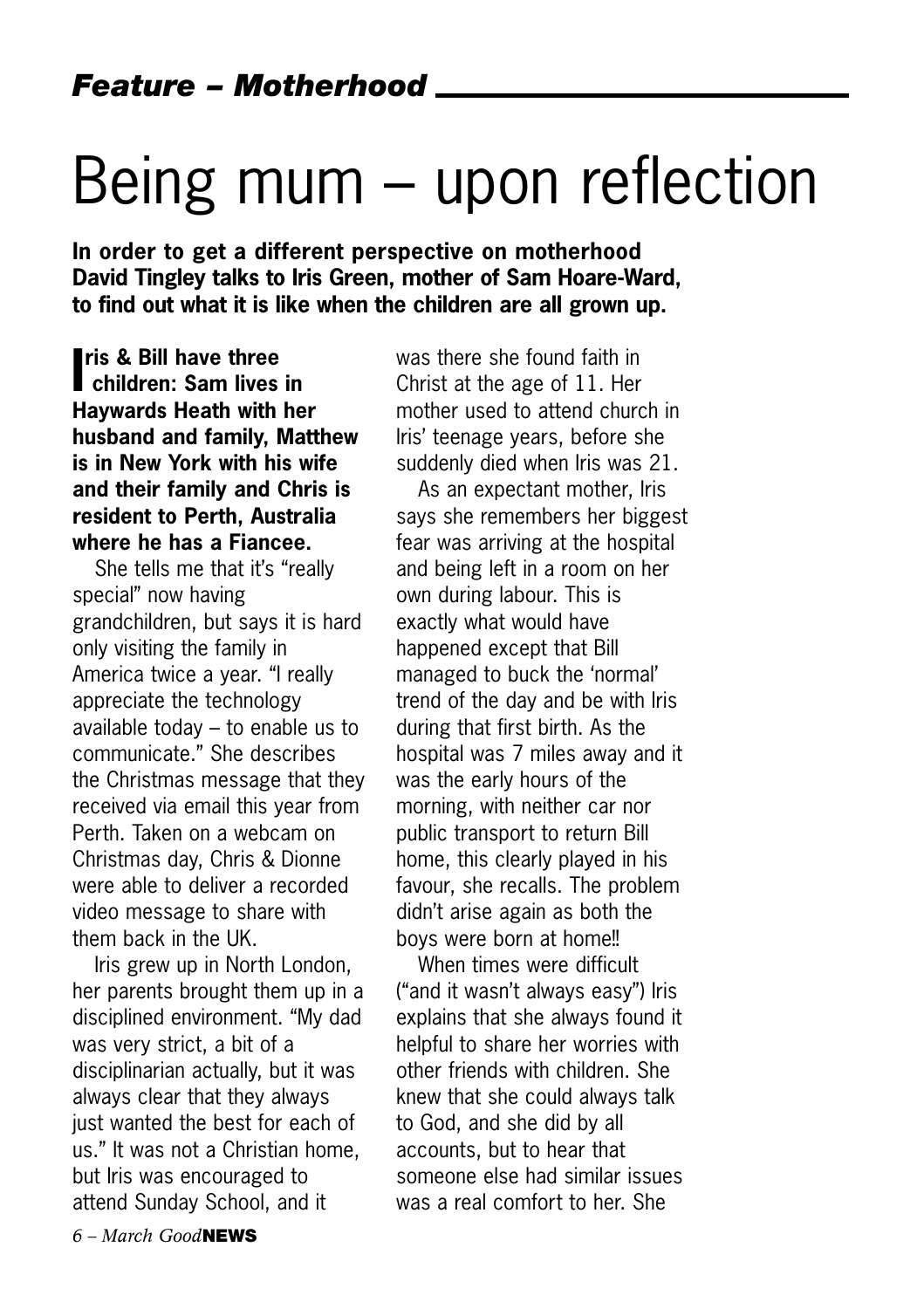tried not to get dragged into comparisons with friends' children and says that their Christian faith helped them develop all their children to be caring towards others. She reminds me that God calls us to look at the whole person and not just grades or achievements. "That was always very important to me" she says.

Iris remembers as they grew older: "I always tried (although did not always succeed) to accept their point–of–view, and not fall out with them over issues like going to church". Through

teenage years especially, she can remember being caught up in the emotional hurts of her children, be it relationships or whatever. "You never stop caring, but as they get into

adulthood I guess you become more of a 'sounding board' for them."

Iris has an idyllic picture of an old farm hanging in her lounge. She tells me how it reminds her of their holiday destination for 12 years – a farm in Devon. "Bill worked long hours, so the holidays were lovely family times together." As she describes the simple but fun antics they got up to whilst away, it almost sounds

like the typical British summer holiday – and I mean that as a good thing! "We didn't go to all the fun parks that there are available now" she says, "children and families are catered for so much better these days."

One thing Iris reckons has made motherhood a little easier in the 21st century is disposable nappies. "You get so many sizes, types and they fit really easily" she explains, a far cry from her twin–tub washing experience! All in all, Iris says she is very thankful for her



children's upbringing. "It is great to see when your own children grow up and develop into adults. Maybe not knowing where they might go during teenage years, but then

finding their own niche." Iris recalls seeing Sam become captain of the Girls' Brigade being a wonderful feeling.

Iris and Bill clearly brought up their children in a disciplined, Christian home, but trying not to forget to do so with loads of love and humility, as, I guess, Christ would. Although they can step back a little now, their family is always in their prayers.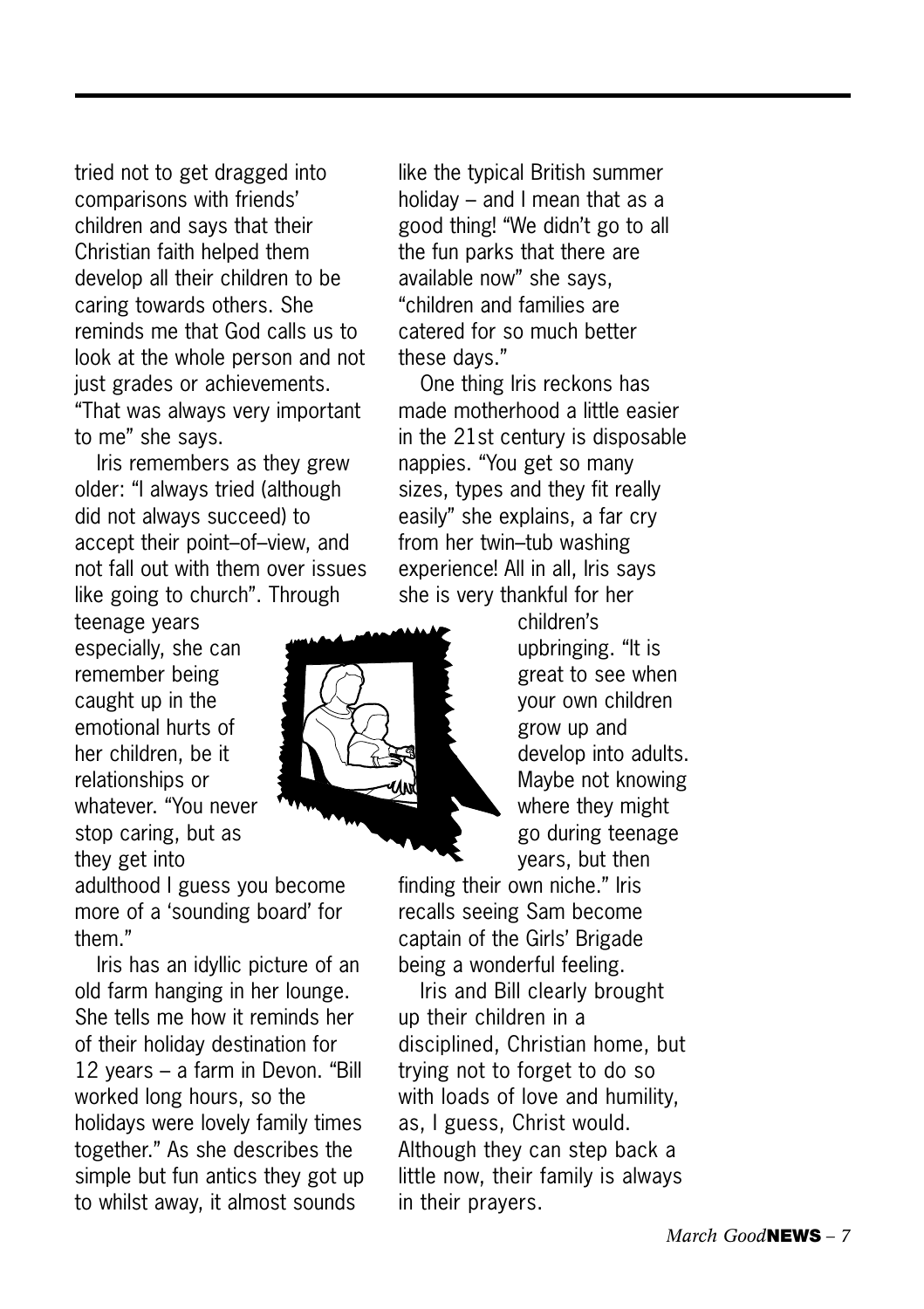# Lindfield's new celebrity

**I**f you have taken a ger stroll past the pond in **f you have taken a gentle recent weeks you can't have failed to notice the disappearance of the adult pair of swans and the arrival of a solitary "ugly duckling" – an immature Mute Swan still with some of its brown feathers which will gradually turn into that characteristic, dazzling white plumage during the first year of its life.** 

The enchanting children's story of the not-so-attractive youngster on the block tells us that we should value potential above popular first impressions.

The Mute Swan, whose name probably derives from the fact that it is silent in flight, is Britain's largest native bird (around 11kg for an adult male). They are, of course, a protected species but this was not always so. In medieval times swans were domesticated for food, their owners marking either beak or web for identification. Such marks were registered with the Crown, but any unmarked birds became Crown property. Since it was illegal to kill a "royal" bird this arrangement undoubtedly saved the species from being hunted to extinction in Britain.

Swans often pair for life (but

not always) and breed in the same place year after year.

The cygnets usually hatch during May and sport their first covering of a soft greyish down, soon to be replaced with the drab brownish plumage – which is where we came in. Oh, and by the way, research does show that well–established pairs tend to be more successful at raising their young. Whether our new resident takes a mate remains to be seen!

According to my friend (Lindfield resident, Joe Lunt) the directional flight control of the Mute Swan is one of the many wonders of God's creation. That majestic "unmissable rhythmic sighing sound, which can be heard from more than a mile away" produced by the main flight feathers of the Mute Swan serves to keep the birds in contact whilst airborne. I agree, it is amazing!

If you haven't seen our new resident yet, why not take a stroll down to the pond? If you know anything more about him, or the whereabouts of the adult pair, why not drop a line to the editor.

*John Barling*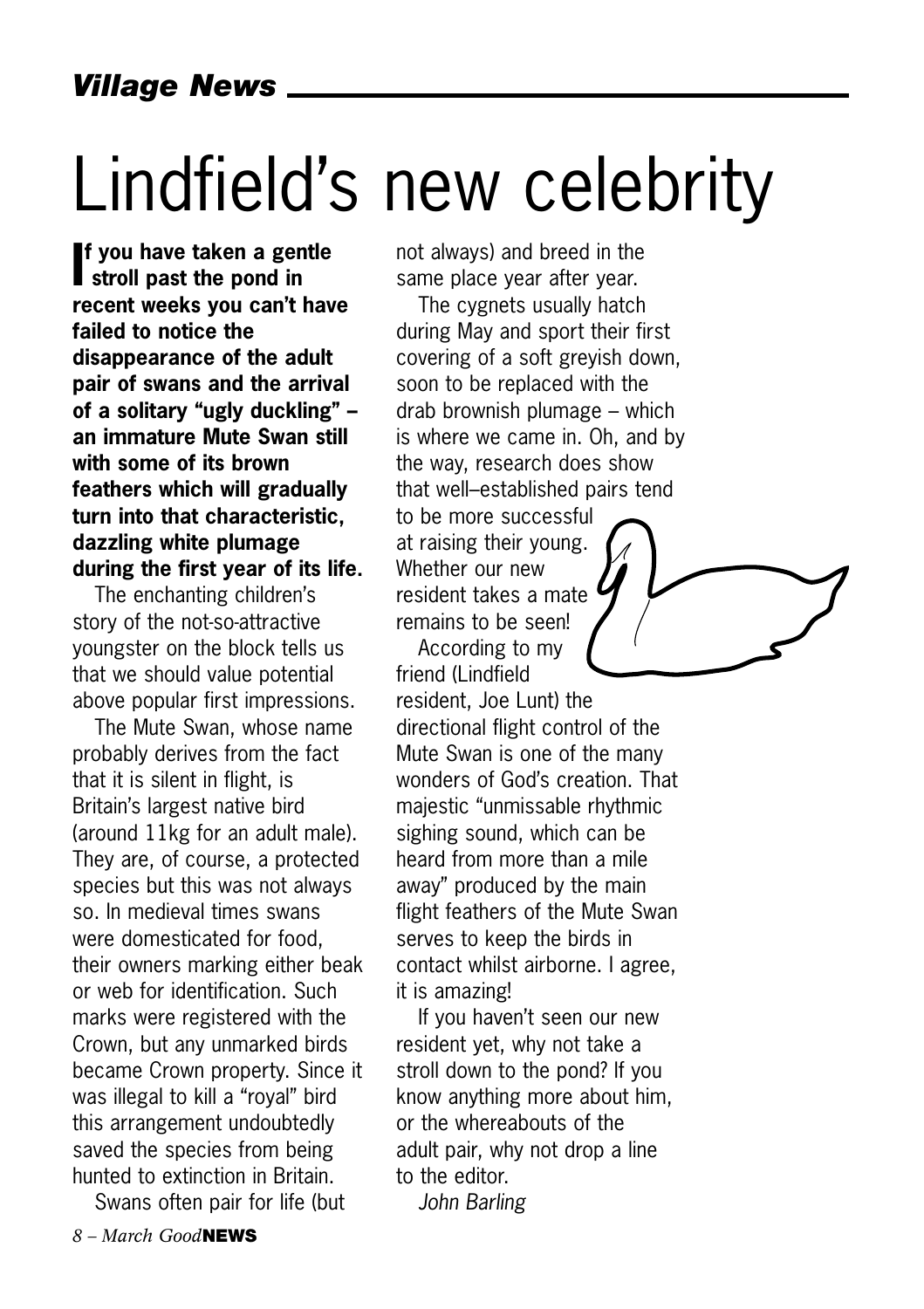## **New radio laws**

United Christian Broadcasters (UCB) reported some positive changes in radio licencing in their latest newsletter.

Ian Mackie, CEO for UCB recently received a letter from Rt Hon Tessa Jowell MP, in which she said: "More spectrum is [now via Digital Audio Broadcasting] available for radio, and there is no longer a strong case for the ban on religious bodies holding national digital sound programme service licences".

Clearly this will have a major impact on groups like UCB, and is an amazing answer to many years of prayer.

Source: UCB In Focus, Feb 2003

## Local schools in Christian opera

Haywards Heath-based 'Opera Brava' have chosen pupils from Lindfield, Haywards Heath and Cuckfield to take part in a production at Chequer Mead Arts Centre during April.

'The Promise' – a modern, multimedia opera based on the Bible – gives children the opportunity to take part in performing, staging and rehearsing the production alongside professional musicians and opera singers.

## Unity in wedded bliss

Britain's religious leaders are to lead a campaign to shore up marriage after Cabinet ministers withdrew Government backing and money.

The Archbishop of Canterbury, the Chief Rabbi and Muslim and Sikh leaders will all issue statements supporting National Marriage Week, which no longer has Government support. They will stress the positive aspects of formalised relationships and encourage people to talk about their marriages.

Richard Kane, the businessman who has run Marriage Week for the past seven years, said: "Marriage Week is to remind couples to stay true to each other and learn to love one another even more".

To mark National Marriage Week, civil registrars and 25 church leaders will sign a Community Marriage Policy similar to that which exists in 160 cities in America.

Source: The Daily Telegraph (01.02.03) Sarah Womack

## **Euro rules to force churches to employ atheists**

The Daily Telegraph reported in January, some proposed new regulations based on a European Union directive.

The laws ban discrimination in the workplace by religous organisations on the grounds of religion, belief or sexual orientation.

The Christian Institute is particularly angry that the same principles don't apply to everyone – allowing, for example, the Labour Party to continue its policy of employing only party members, while a church could face legal action for not employing a homosexual on the grounds that sex outside marriage is against Christian teaching. A report by The Christian Institute proposes that the regulations undermine religious freedom in this country.

Source: Daily Telegraph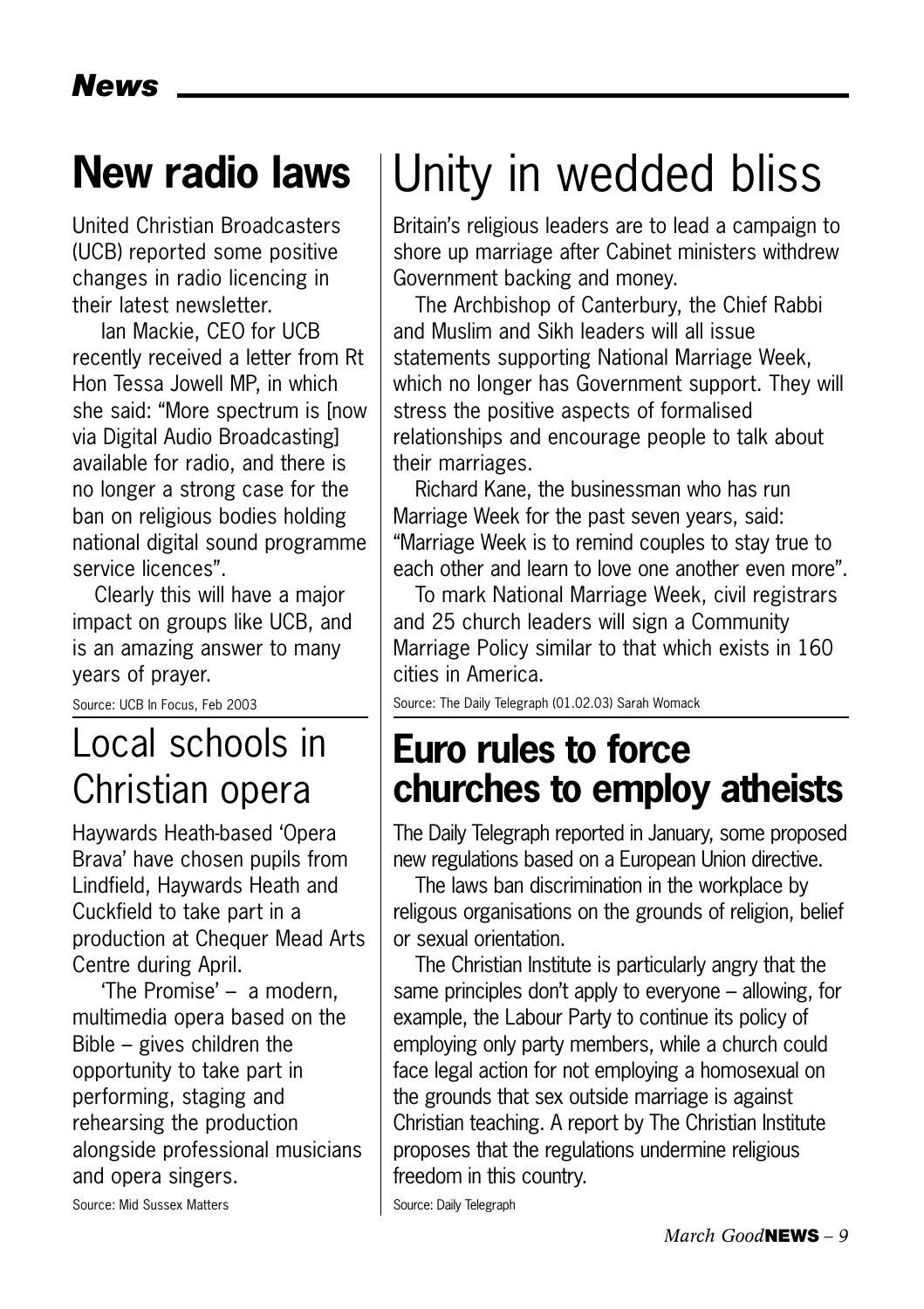## *Family News*

### **Thanks**

"I must send a very sincere word of thanks to all my friends at Lindfield for their most generous gift of £400. It was my privilege to be your interim moderator and your fellowship during 2002 was a delight. Thank you for sharing yourselves with me, for wishing me well in my future ministry and, in particular, for giving me this splendid gift. I am sure you will know God's richest blessing as you and your new minister are led into all He has in store for you. With love in the Lord." *Charles Martin*

**Michael Lea** wishes to thank all his church friends for cards, good wishes, visits and prayers and continuing support for Evelyn during his stay in hospital.

#### **New Church Members**

It was good to welcome four friends into membership recently. They were; **Ann Elvin, Liz Jadav, Alan Smith and Fiona Sutherland**.

#### **Bereavement**

We offer our love and sympathy to Janet Drayton and her family on the recent death of Janet's mother Letty Patterson. Letty had reached the grand age of 95. The thanksgiving service was held on 21st January.

Please add two addresses to your Who's Who. **Ann Elvin**, 9 Greenhill Way, Haywards Heath. Tel: 01444 456840. **Liz Jadav,** 66 Brookway, Lindfield. Tel: 01444 410493.

#### **Change of Address**

From 3rd March 2003, **Mies Brock** will be living, temporarily, at the following address: c/o Mr & Mrs R Exall Park Farm House, Broxmead Lane, BOLNEY, West Sussex RH17 5RJ Tel: 01444 881694

\_\_\_\_\_\_\_\_\_\_\_\_\_\_\_\_\_\_\_\_\_\_\_\_\_\_\_\_

#### **Sunday Morning Singers**

Next rehearsals are 7th and 14th March at 8.00pm.

#### **Women's World Day of Prayer**

The service this year is on Friday 7th March, at Lindfield United Reformed Church, at 1.45pm. The order of this service has been prepared by the women of Lebanon, taking as their theme 'Holy Spirit, Fill Us'. The speaker on this occasion is the Rev Betty Scopes.

There will be a creche provided, and refreshments will be served afterwards. A very warm welcome is extended to all.

*Winifred Scopes*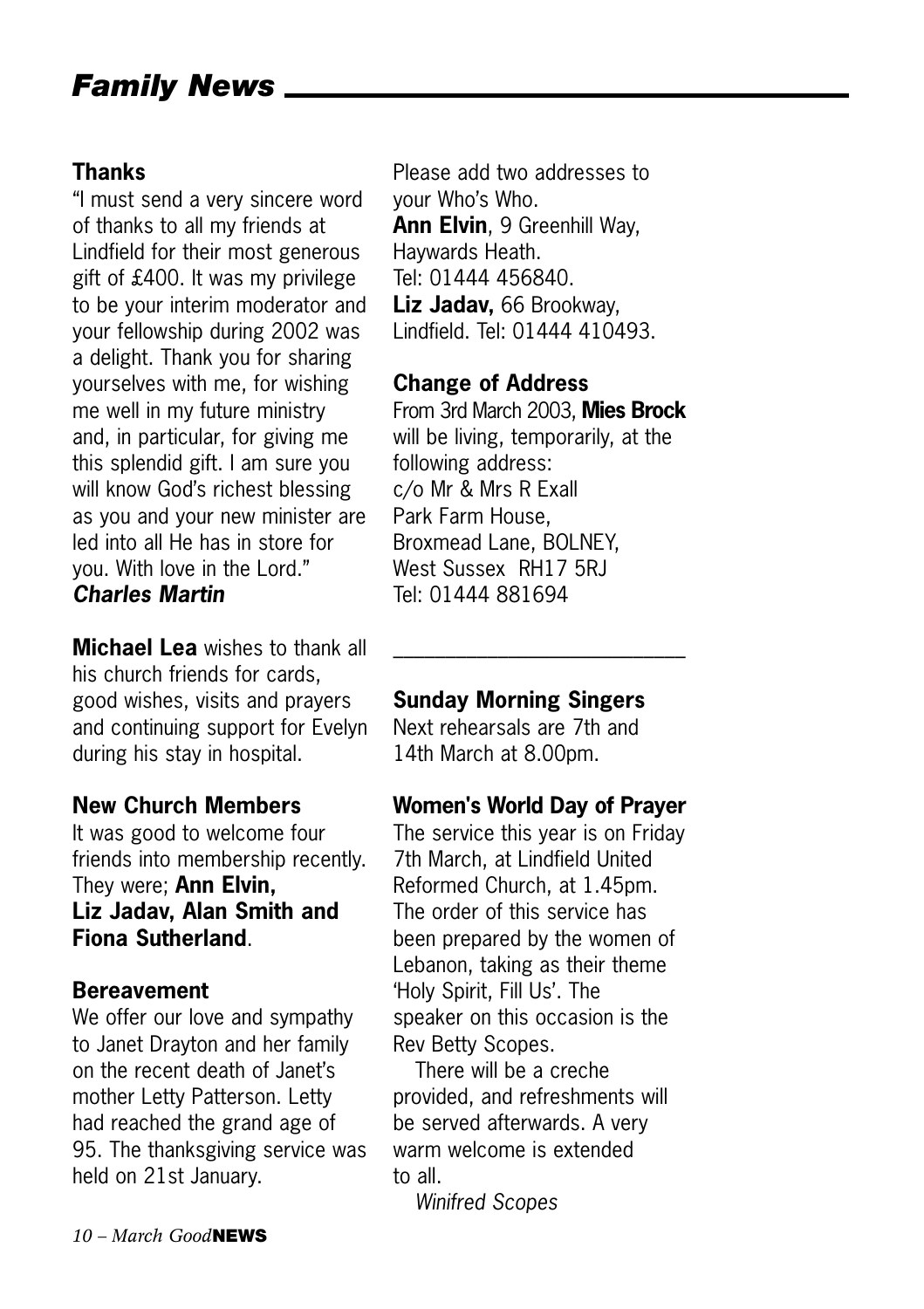## **Churches studying together**

#### **Three Churches United Lent Groups**

These will be held on Wednesdays from 12th March commencing at 8pm and will be held at the United Reformed Church.

We will be studying 'Jesus in the Old Testament – the Promise to Fulfilment'.

Each evening will commence with a short time of worship, followed by some teaching and then we will break into small groups for discussion.

Coffee/tea/horlicks will be served from 9.30 to 10 pm for those wishing to stay for fellowship.

Our final meeting will be on Maundy Thursday which will also be a Communion Service.

Lindfield URC House Groups will not be meeting during Lent to encourage and enable as many people as possible to attend.

#### **The Fellowship**

The next meeting of the Fellowship is on Wednesday 26th March at 2.45pm. Our guest speaker will be Mr Trevor Dyer and he will be telling us about his work with the United Christian Broadcasters Ltd. Tea and biscuits will be served at the close of the meeting, please join us and bring a friend.

## **What about the 'mission field'?**

'Into the fire' – this is the title of a get together that will be held at Pilgrim Hall, just off the A22 south of Uckfield, on Saturday the 22nd March from 8 to 10 pm. There will be speakers from SAMS, OMF Crosslinks and Interserve who hope to answer the following questions. Should I stay, should I go? Where should I go? What about the children? What about this country? Am I too old? Am I too young? What about finance? This will be a great opportunity to learn more about mission at home and abroad. See the church notice board for more details.

## *Balcombe United Reformed Church*

**Bramble Hill, Balcombe, RH17 6HR Contact: Mrs Leonie Wren (01444 811253)** Our main services are held at 11am on the first and third Sunday of each month and the children usually go out to Sunday School during the second part of the service. **Speakers for this month are as follows:– 2nd March** David Walters 16th March Ron Goodenough

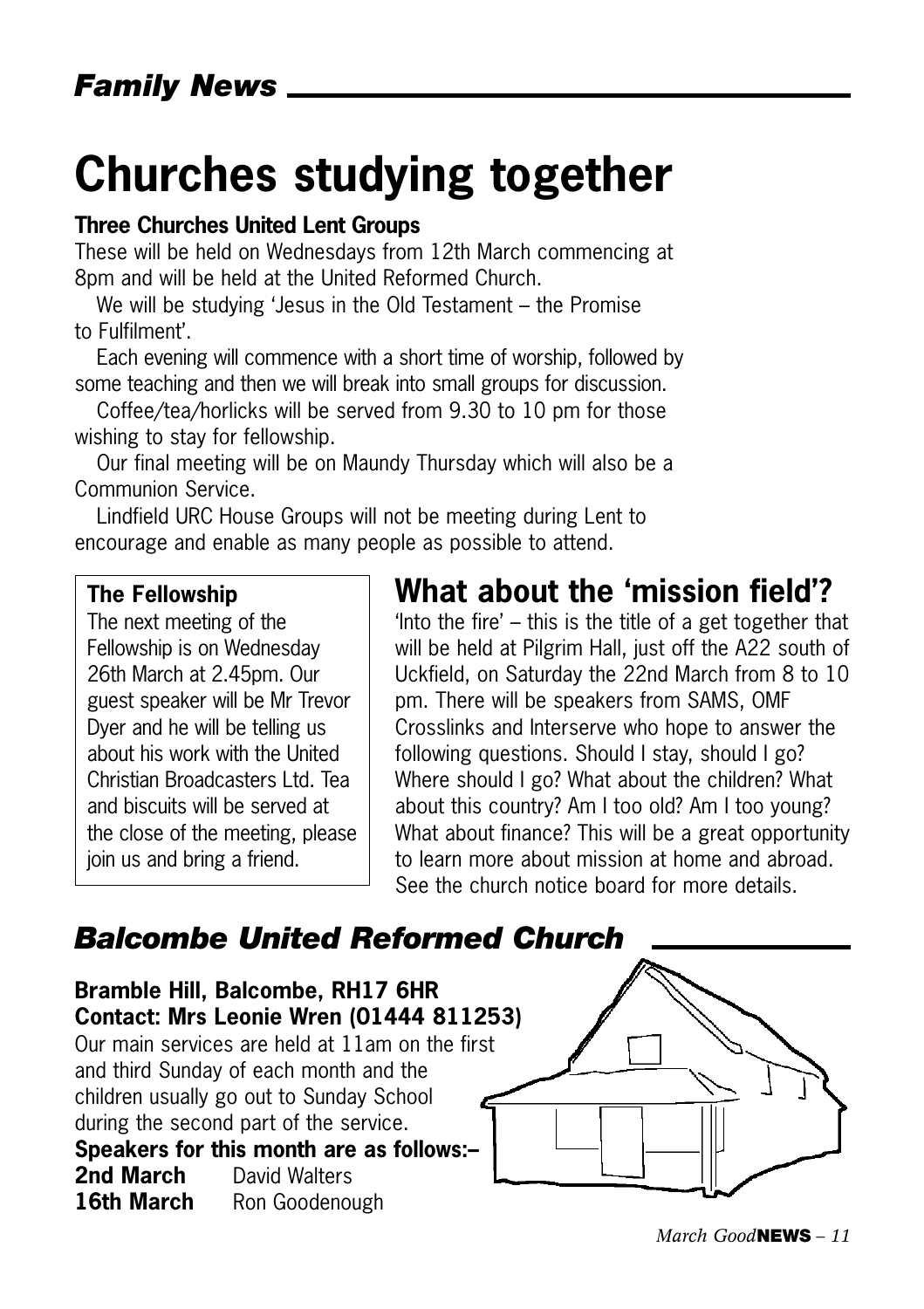# Mercy Ships

**2003 is a very special year for Mercy Ships as they celebrate 25 years of bringing hope and healing to the world's poor.** 

Mercy Ships began in 1978 with the purchase of a retired passenger vessel, the Victoria, which was renamed Anastasis, Greek for "Resurrection". This ship is still in service with Mercy Ships and is now equipped with three operating rooms, a 40 bed hospital ward, four cargo holds and facilities for more than 400 crew.



In 1994 Carribean Mercy joined the Anastasis and between the two ships, 70 ports on 6 continents have been visited and many lives changed. Since 1978 over 8,000 operations have been performed on board the ships mainly on cleft lip and palates, cataracts, crossed eyes, orthopaedic and facial reconstruction. Workers also go ashore and work in village medical clinics, teach local health care workers and provide dental treatments.

Mercy Ships have also provided tens of millions of pounds of medical equipment and have also completed over 350 construction and agricultural projects. The newest Mercy Ship, Africa Mercy, is undergoing a refit in Newcastle at the moment and Mercy Ships vision is for 10 ships to sail worldwide, serving 1 million people per year. Above all, Mercy Ships continues to experience and demonstrate the nature and character of a loving God by meeting physical needs and sharing the message of spiritual hope.

For more information please see the mission board in the concourse, or visit their webite www.mercyships.org.

Please give in the normal way by picking up a missions envelope from the table in the church concourse and placing it in the weekly offering. Thank you.

#### **NIKKI TAYLOR**

With Mercy Ships as our mission focus this month, please pray especially for Nikki Taylor – our regular missionary columnist – and her final months with the organisation.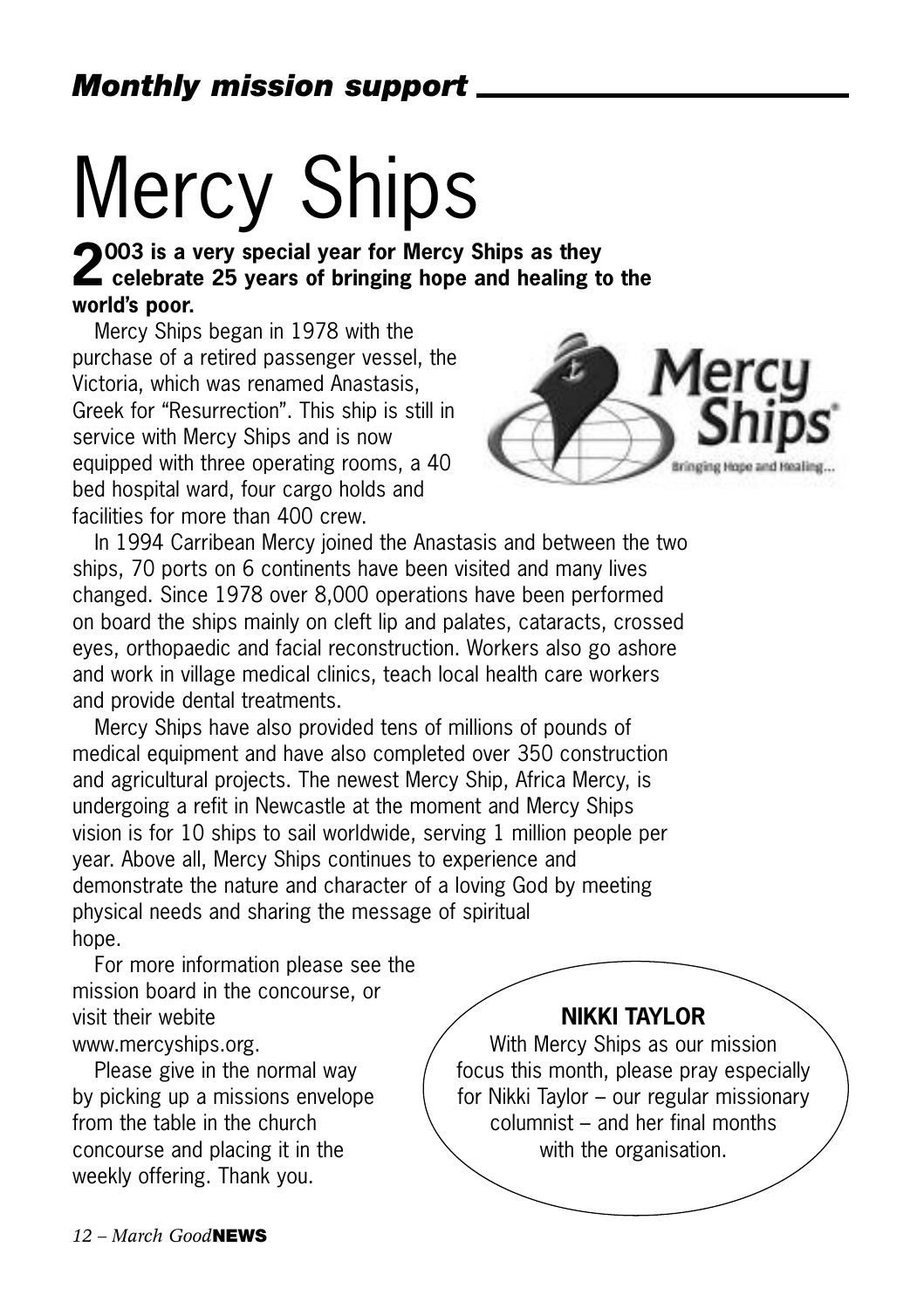*My world*

taylorn@ mercyships.org

Missionary tales by Nikki Taylor

## Borah sees her son

### **Borah's eyes grew wide.**

Her son stood before her, with his grey hair and joyful laugh. For the first time in five years, Borah could see him!

Cataracts had blocked her vision, but at least her daughter could take care of her, feeding her, cleaning her, and leading her around. But when the rebels invaded, the two became separated during their flight into the jungle. Borah had to fend for herself in a small village where many rebels stayed, depending on the kindnesses of unseen strangers to lead her around and give her food. Occasionally, some would help her bathe.

Finally, her son learned of her whereabouts and brought her to live with his family. He took her to the Mercy Ships surgical screening where the medical staff selected her for an onboard surgery.

When the nurses took off the post–surgery protective shields, Borah began shouting for joy, touching her son's face and clothes, hugging him and singing a song in her own language.

"Look at my mom! She was blind!" he told onlookers. "Now she recognizes me for more than my voice!"

www.mercyships.org

### **Mercy Ships Freetown, Sierra Leone**

Incredible how fast time flashes by here, it must be the West African Indigenous Time (WAIT)!

It seems impossible I have only a month to go. I just don't have enough time to do everything. The ship leaves in one week and with her my best friend Wendy. I am going to miss her so badly she is the most wonderful friend I have ever had.

The ship is indeed a fabulous resource and what is their junk is our treasure. They were throwing out some old furniture including two horrid little stools that are perfect for the staff to sit on while they treat the patients in the rehabilitation suite. Wendy was very pleased by my haul.

I am suffering from a crush on one of our team members this last month! I have liked him for a while and each time the ship comes I have liked him more. Now I have those fluttery feelings! I know in these situations I need to talk to God about my feelings. I really want a partner to share my life with and he has expressed the same desire. But I don't think he was talking about me. I am way over the hill and think it is really time God did something about this. Surely He can't have intended me to be single!? The Bible study we had tonight was all about Saul and how he pre–empted God and disobeyed him. So I know I need to wait on God and hear from him before acting. Aarggh, this is so hard for an impatient person!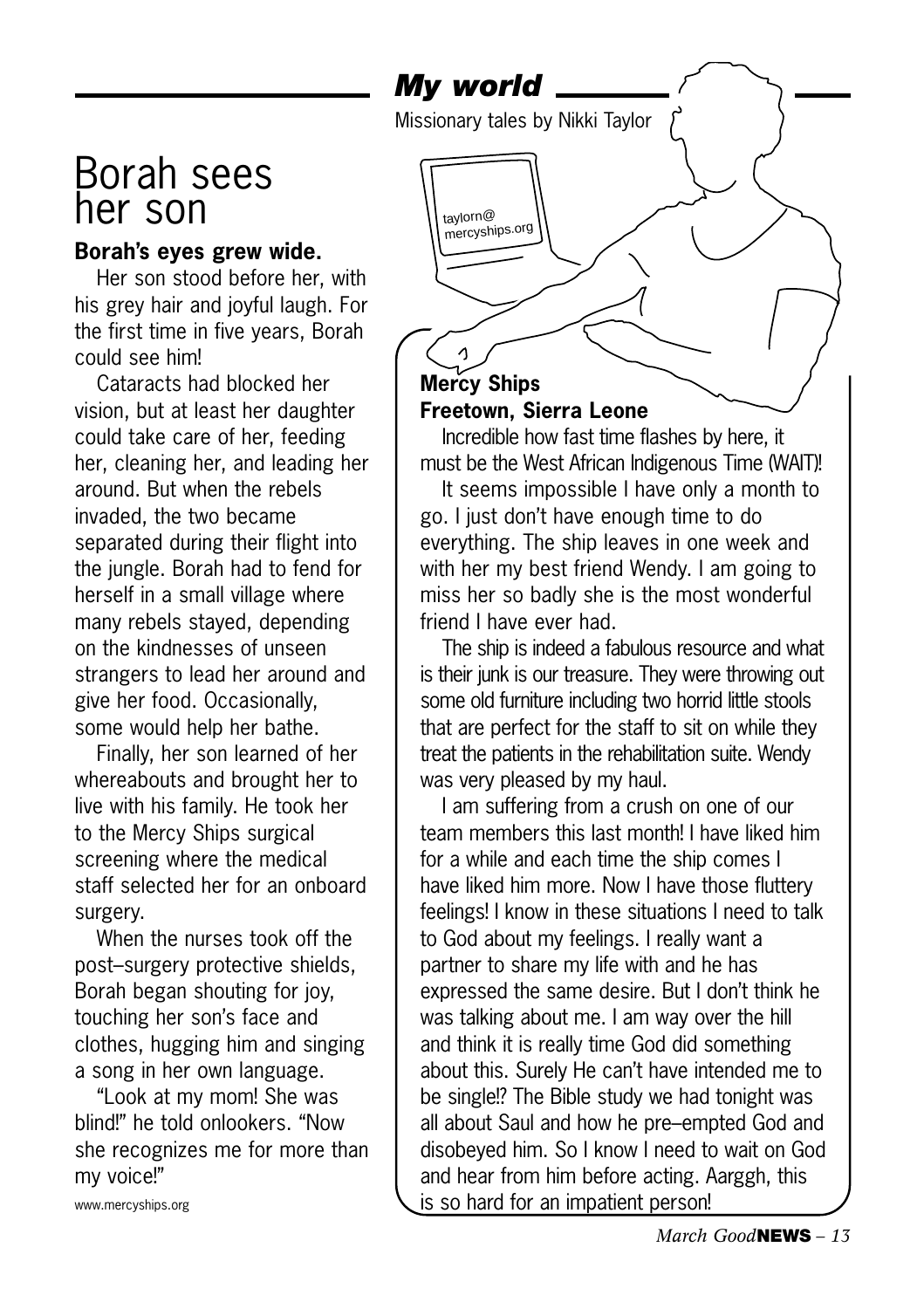| 2nd        |                                                                                                                                                                                      | 13          |
|------------|--------------------------------------------------------------------------------------------------------------------------------------------------------------------------------------|-------------|
| Sunday     | 9.30am Richard Walters<br>& Gerry Willis                                                                                                                                             | Thur        |
|            | 11.0am Gerry Willis                                                                                                                                                                  |             |
|            | 6.30pm Mike Gardiner                                                                                                                                                                 | 14<br>Frida |
| $3rd-16th$ |                                                                                                                                                                                      |             |
|            | <b>FAIR TRADE FORTNIGHT</b><br>Look out for info locally                                                                                                                             |             |
| 6th        |                                                                                                                                                                                      |             |
| Thursday   | House Groups                                                                                                                                                                         |             |
| 7th        |                                                                                                                                                                                      |             |
| Friday     | 1.45pm Women's World<br>Day of Prayer - LURC                                                                                                                                         |             |
| 8th        |                                                                                                                                                                                      |             |
| Saturday   | $10.30 -$ noon<br>Lindfield Christian Care<br>Home 'Open Morning'<br>with Cake Stall                                                                                                 | Wed         |
| 9tl        |                                                                                                                                                                                      |             |
| Sunday     | 9.30am Richard Walters<br>& Rev James Webb<br>(Assoc. Minister of Haywards<br>Heath Baptist Church)<br>11.0am Rev James Webb<br>6.30pm Communion<br>David Nibloe & Ron<br>Goodenough |             |
| 12th       |                                                                                                                                                                                      |             |
| Wednesday  | 12.30pm Lunch<br>Fellowship<br>8.00pm<br><b>United Lent</b><br>Group (Three Churches)                                                                                                | Tues        |

# 3th<br><sub>sdav</sub>

8.00pm Church Members' Meeting

## 14th

ay 12.30pm Lunch Fellowship

## th

lay **9.30am** Richard Walters & Barry Piper **11.0am** Barry Piper 12noon Copy Date for April GoodNEWS **6.30pm** David Nibloe & Philip Wren

## )th

nesday 8.00pm United Lent Group (Three Churches) 8.00pm Lindfield Preservation Society "The Way Ahead" at the King Edward Hall.



av **9.30am** Richard Walters & Rev Alan Wharton **11.0am** Communion – Rev Alan Wharton **6.30pm** David Nibloe & Rev David Winwood (Minister of Haywards Heath Methodist Church)

## b**th**<br>sday

7.45pm Ladies 'In Touch'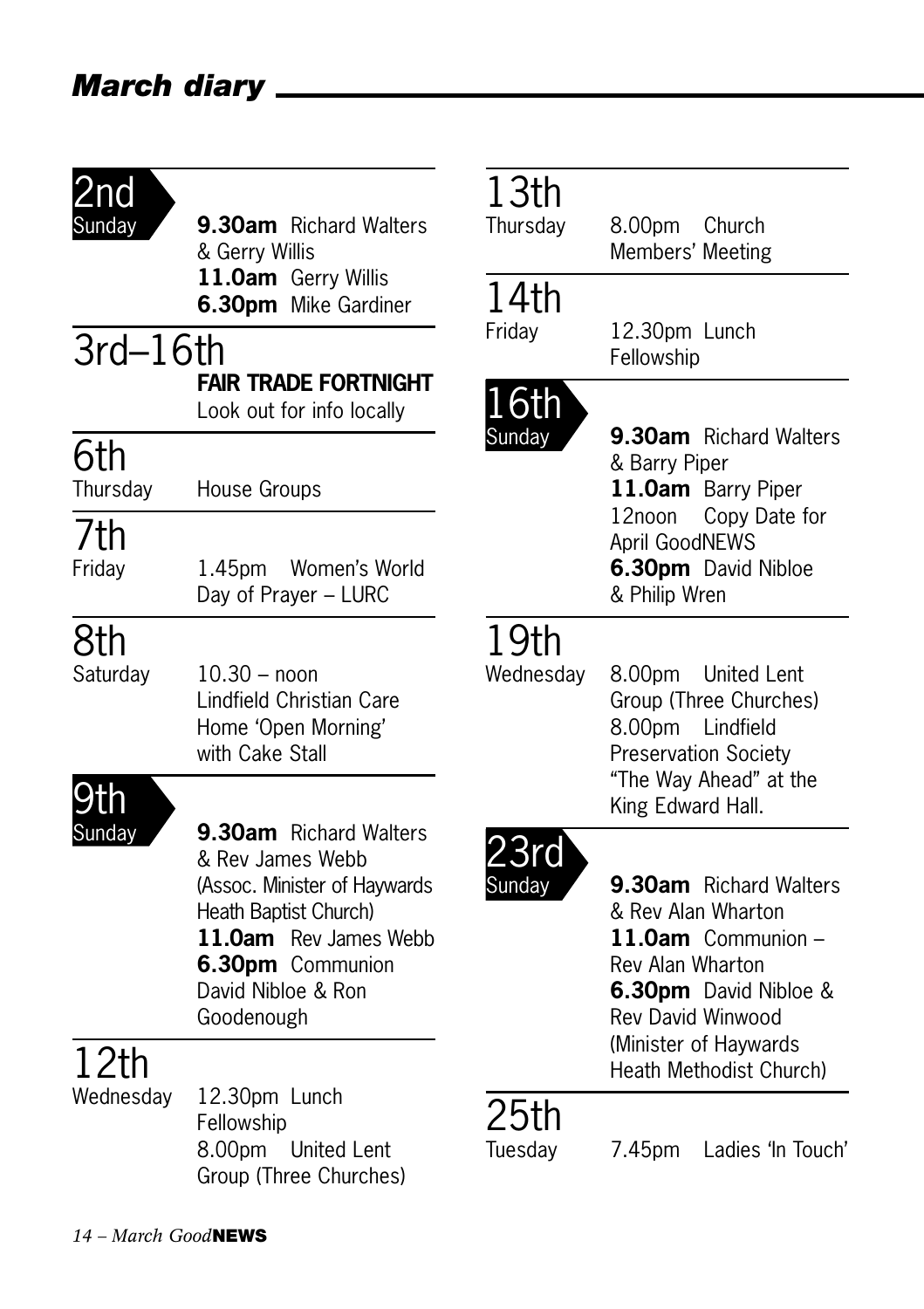# 26th<br>Wednesdav

2.45pm The Fellowship 8.00pm United Lent Group (Three Churches)

## 27th

Thursday 8.00pm Monthly Prayer Meeting



Sunday *Mothering Sunday* **9.30am** Richard Walters & Martin Hall **11.0am** Norna Derham's House Group **6.30pm** David Nibloe & Rev Philip Burroughs (Minister with Brighton Group of URCs)

## **Next** *Good***NEWS out 30th March**

# **village events?**

Contact the editor to inform him of local events in April.

## Sunday services explained...

The **9.30am service** is an opportunity for all age groups to join in a relaxed informal time. There is a crèche, and after about 20 minutes children and young people up to age 14 go out to their own groups on most Sundays.

**Coffee** is normally served between the morning services and after the evening one.

The **11.00am service** is usually more set and formal.

At **6.30pm** it is sometimes a celebration, sometimes a quieter ministry time and sometimes an open communion service or something quite different!

**Personal prayer** is available after every service. Prayer requests and brief statements of praise for answered prayer can be put in the red book on the concourse table. We can also offer personal prayer ministry at home or in hospital.

#### We **do not take up an offering** during the services, but all those wishing to give are invited to place a gift in one of the bowls at the doors before or after the service. Thank you.

Cassette **recordings of services** can be borrowed free from the church.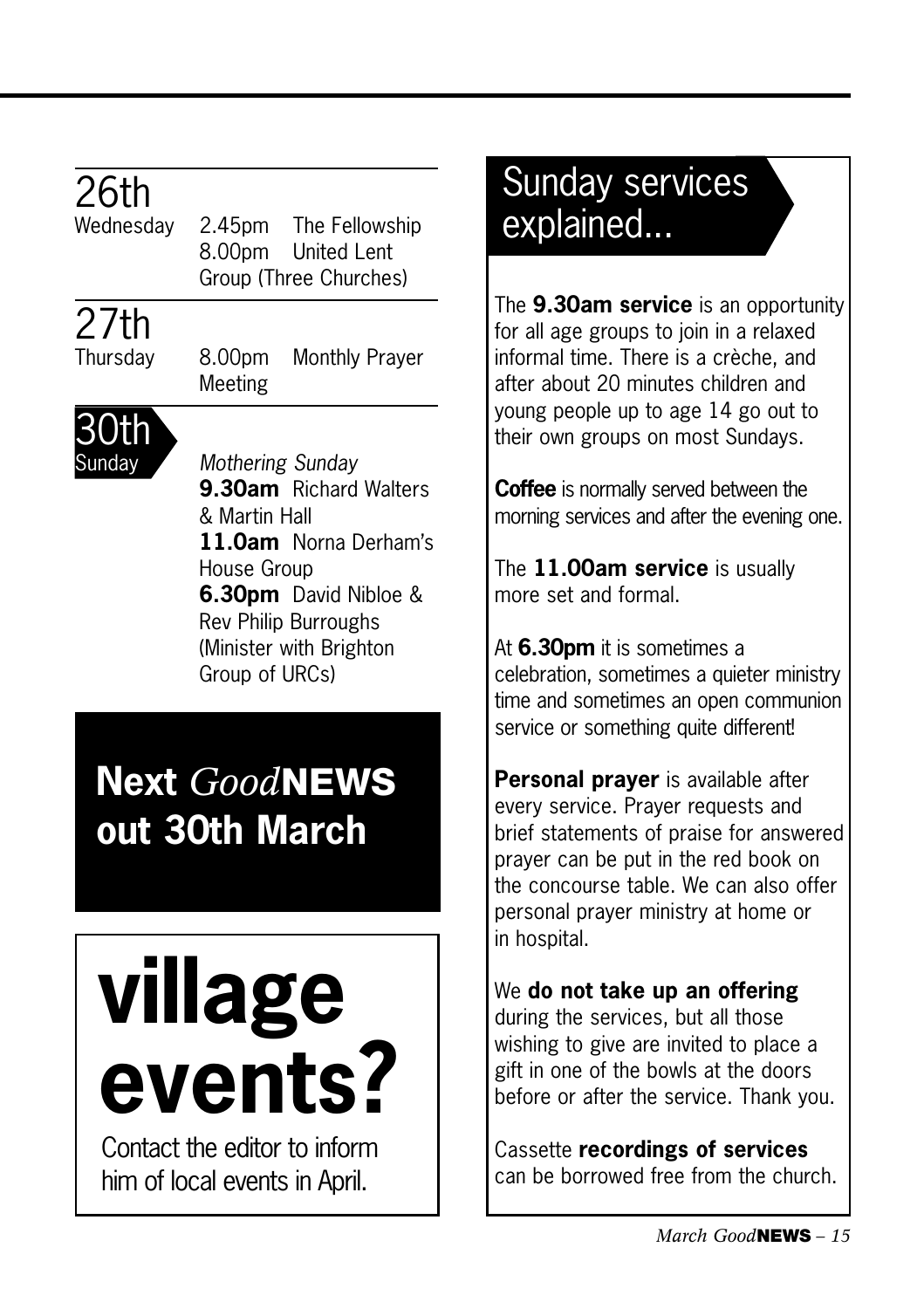# Shopping to make

**M** here climbing into a bed **with freshly laundered sheets ranks pretty high on most peoples "feel good" ratings – your alarm going off early in the morning must rate pretty highly on the "feel bad" ratings.**

This is probably true even more so for those, who like me, see the big number '5' still on their alarm clock in the morning. It usually takes a good ten minutes before I summon enough willpower to swing my legs into action and stagger to the shower to start another day. That is another day in a job that I enjoy, nice office, with a close friend as a colleague, tea and coffee on tap throughout the day and a healthy standing order into my bank account at the end of the month!

You may feel a little sorry for me, having to get up so early – I certainly do at times! Yet across the world there are millions of people who get up at the crack of dawn, seven days a week, and work every waking hour, just in order to scrape together enough money to buy food and keep a roof over their heads. Often many can't even afford

that. So, clearly, others have it much worse than me.

March 3rd–16th is fair trade fortnight. Fair trade guarantees a better deal for Third World producers. It's simple, you choose to buy fairly traded tea, coffee, bananas, cocoa and chocolate from your local supermarket and people in the third world get paid a fair price so that they can buy sufficient food and can even send their children to school. If you want to do more, you can log on to websites – such as www.traidcraftshop.co.uk and www.fairtrade.org.uk – to find an even greater range of products, including rice, honey, wine and handcrafted gifts.

So – you tried Fairtrade tea or coffee years ago and it tasted like warmed up mud... please try it again. It has much improved.

If you still don't believe me, on Sunday 9th March we will be giving out free samples of Fairtrade tea and coffee in between the morning services and after the evening service, when you can also enjoy a mug of Fairtrade coffee or tea with a Fairtrade biscuit.

*Suzy Jacques*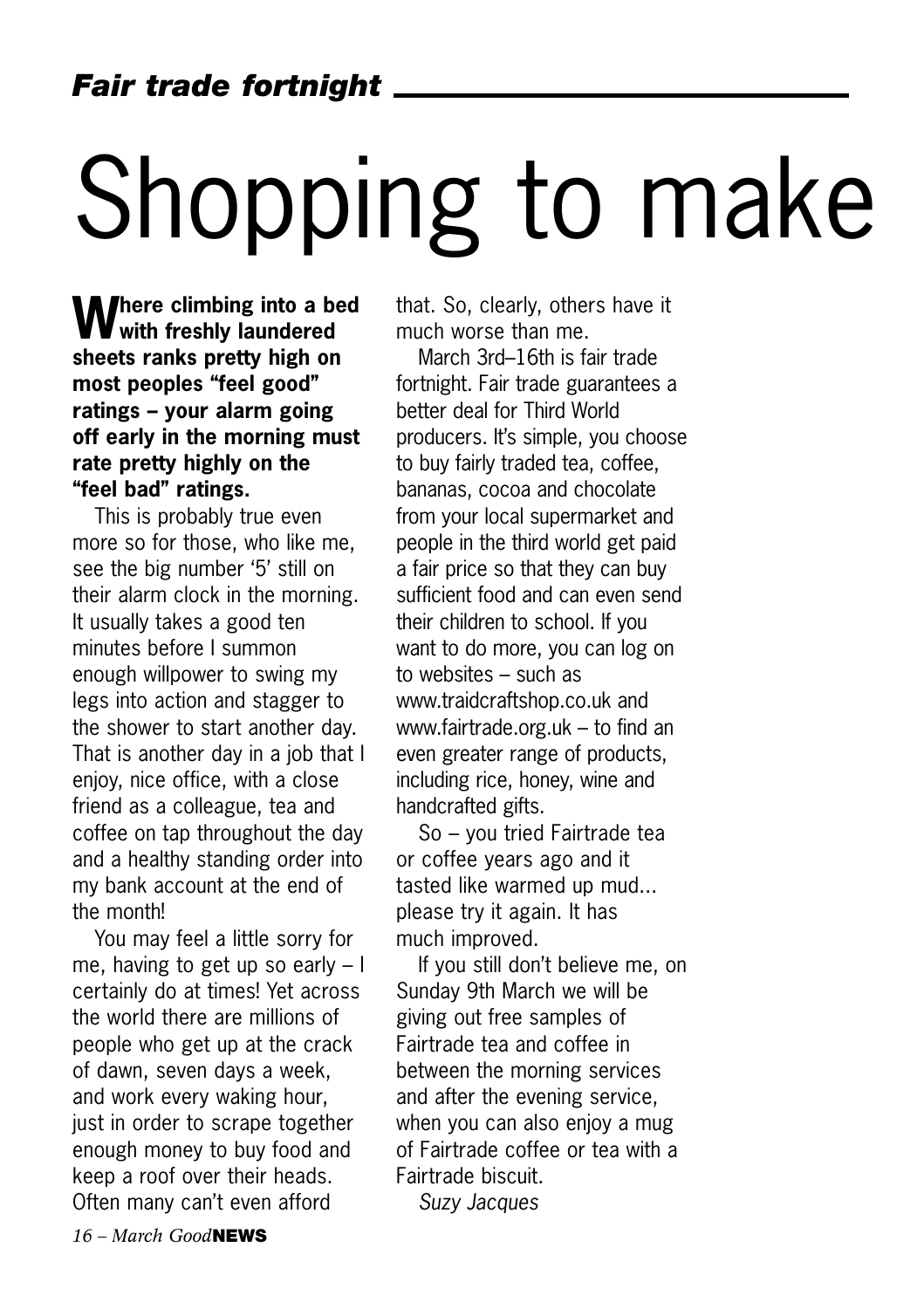# the difference

### **The Fairtrade Foundation is replacing its current FAIRTRADE mark in order to:**

- improve its visibility on supermarket shelves
- convey a dynamic, forward–looking image for **Fairtrade**
- join with the international Fairtrade Labelling movement in the introduction of a single certification mark
- facilitate cross border trade
- simplify procedures for fresh fruit growers.

Gradually it will replace the original 'F' mark and both marks will run concurrently until the end of 2003.

## **Ernesto del Carmen Garroz, a farm member of the co–op in Chile**

Vino Los Robles is 200km south of Santiago in the Curico valley, where wine production plays an important part in the local economy. The 50–strong co–op, along with El Corazon, a member of Los Robles, guarantees the farmers a fairer price for their grapes.



Guarantees a better deal for Third World **Producers** 

**March 3rd–16th is fair trade fortnight**

**FAIRTRADE**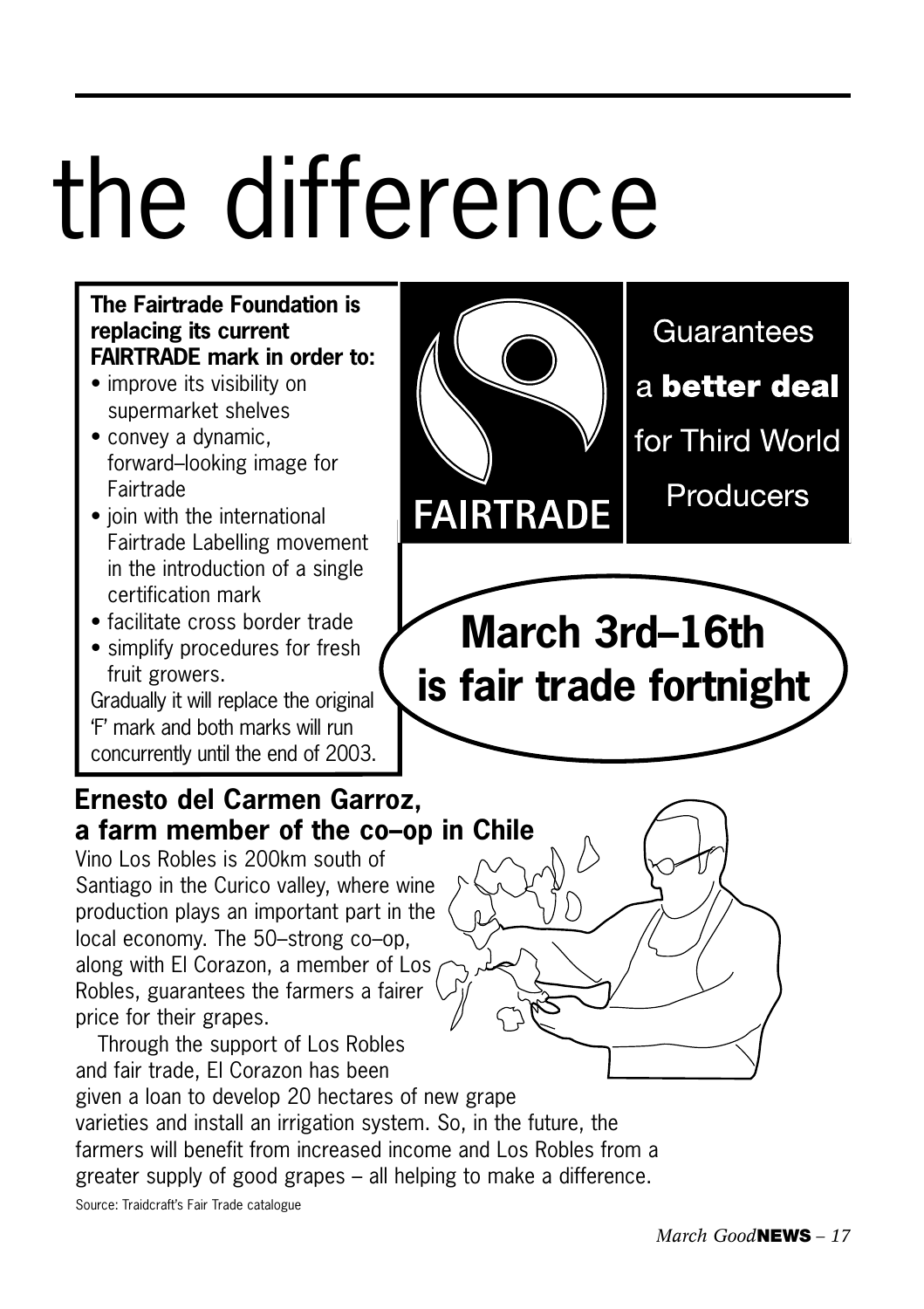## **From creation to redemption**

Take 40 people from the remote townships of South Africa. Ask them to perform on a London stage, singing in seven languages, the principle ones being Afrikaans, Xhosa, Zulu and English. Using plastic dustbins and oilcans they perform a medieval mystery play with dance, music and comedy. You may immediately say "not for me", but this is a production I went to see last year. I did not know what to expect either, but it was a wonderful moving experience. 'The Mysteries' is now back on the London stage at the Peacock Theatre between 3rd – 8th March. See church notice board for any further details or check out www.themysteries.co.uk.

You may not be able to attend but do pray for the many people who will. They will be happy to pay to see the Bible enacted, from the creation to the crucifixion, but may refuse to step inside a church. What sort of message is this sending to us? Although I am not proposing that we should all be singing in Afrikaans!

*Bill Green*

## A remarkable summer day

**The Wintershall "Life of Christ" has a bit of a reputation, by all accounts! It was started in 1999 by Peter Huntley (owner of the estate just outside Guildford) as a unique production in preparation for the Millennium. Due to its success it has been repeated every year since – and plays to crowds of up to 18,000 a year!**

The Daily Telegraph says of it: "A small miracle has occurred six miles out of Guildford. People have been flocking from all over the country to see a Nativity play in a barn that has been converted into a theatre".

This event does take place in the open air – so you need to be prepared for rain or shine and, I gather, a fair bit of walking as you see the show in the grounds between 10.15am and 4pm!

The three act play is showing between 24th – 29th June this year – they say EARLY booking is a must in order to get tickets. More info at www.wintershallestate.com or call 01483 892167.

*Oh, and if you do go along, tell us, at GoodNEWS, all about it!*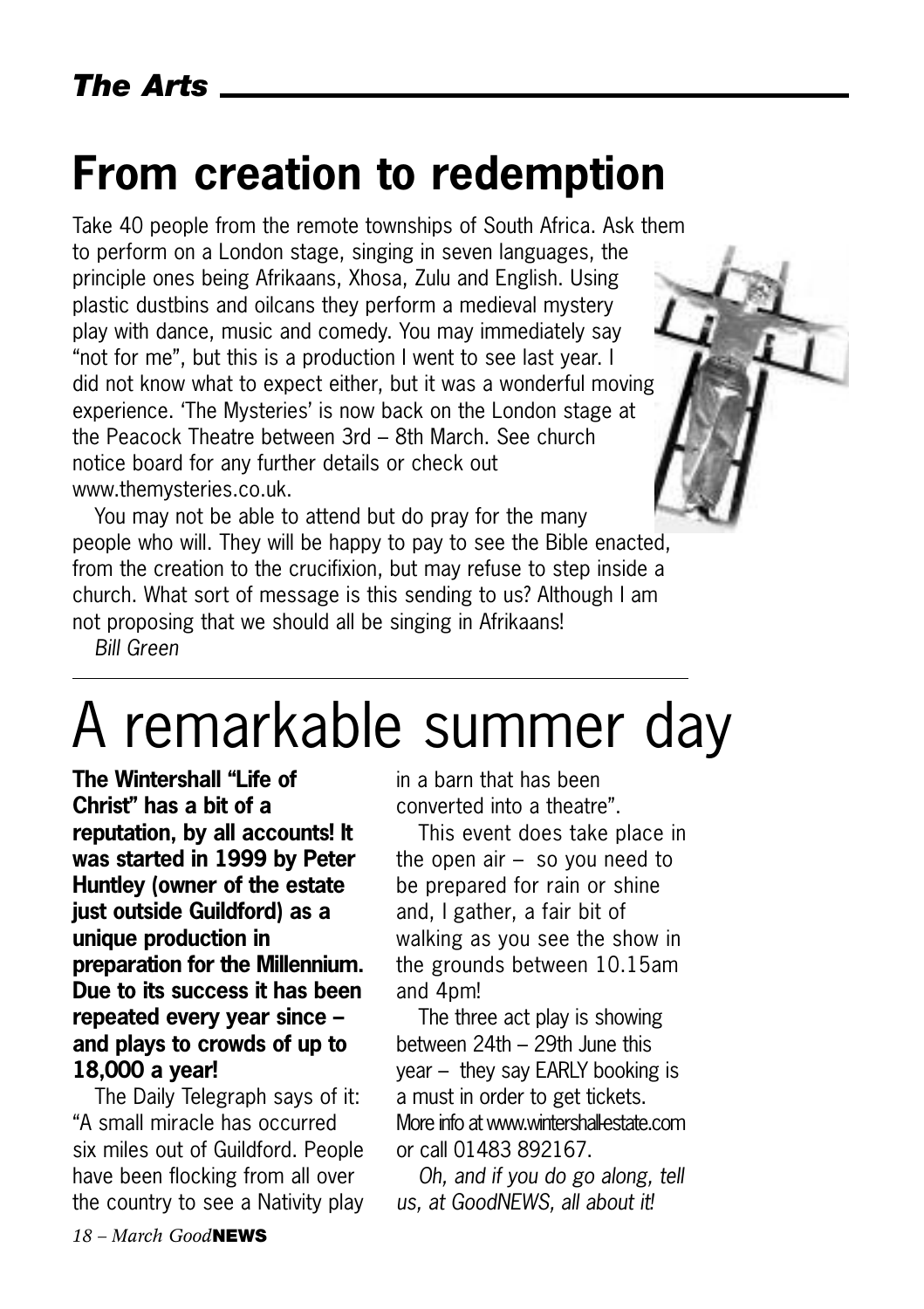# Streetmate

#### **"Never heard of it!" do I hear you say?**

Well, I hope you will in the future, as it is the name chosen by some young people for the Churches Together Youth Project, which is in operation in partnership with National Children's Homes (NCH). If you remember, this was a three year project set up to try and meet some of the needs of vulnerable young people – and most of us are vulnerable over something.

Although the Youth Worker, Jenni Addison, spoke at the United Service at the Dolphin Centre on 24th November, I have been asked to provide a short report to keep people informed.

Jenni started work in June, and is supported by a Management Committee drawn from Churches Together, and NCH who is the legal employer. Much of the first weeks were taken up with writing policies and procedures, as this is new work. Jenni has now met a considerable number of young people through schools and other organisations, and a limited amount of street work.

She is now actively working on four projects: –

- (1) The provision of Youth Shelters in the Ashenground, Bentswood and Victoria Park areas, working in conjunction with the Police, Councils and Residents Associations.
- (2) The opening of the Kiosk in Victoria Park at selected times to provide refreshments, information/advice leaflets and a safe meeting point.
- (3) HOT (Haywards Heath Outreach Team) working with the WSCC Youth Service to be able to reach more people.
- (4) Recruiting, and training with the help of NCH, of volunteers to help with all aspects of the work.

#### **If you would like to be involved, we would love to hear from you!** *Valerie Colgate* (01444 453780)

Churches Together in Haywards Heath and District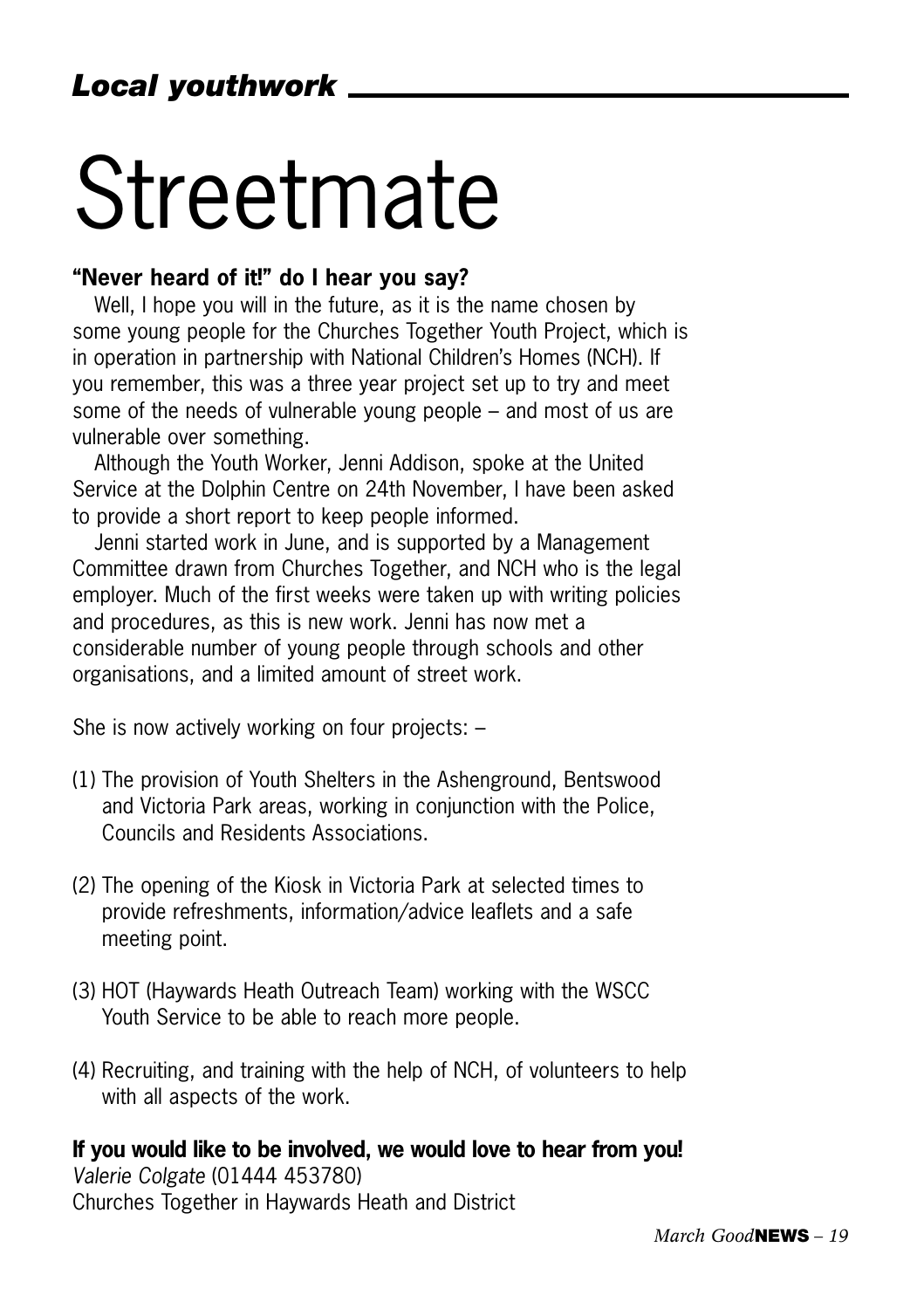**At our first meeting in January, Matthew Heyward, on vacation from university, was present to receive the Queen's Badge from the hands of the Battalion President, Mr Derek Hinton.** 

At the end of December, Terry Ward stood down as our Company Captain, after 30 years service as an Officer in the 1st Lindfield. We shall be recognising Terry's service to the Company at our annual Display on Friday 11th April, when he will be our Chief Guest and Inspecting Officer.

May I remind all our friends of that date again, Friday 11th April, 7 pm; all are invited to

come and support the Boys, and see them demonstrate some aspects of their work, and receive the awards for which they have worked hard. By then we shall also know the outcome of various Battalion competitions for which the lads are currently in training.

Despite the problems we encountered earlier in the session, the Company is in good heart, and working for better times. We stand for the greatest and noblest ideal in the world: the Advancement of Christ's Kingdom among Boys: how can we fail?

*Geoffrey Cocksedge* 

*Questions of life? CAN WE HELP?* **?** Come in for a chat, or to pray. **or to pray. Or check out: www.rejesus.co.uk See our church website: www.lindfieldurc.org.uk Remember: God is always interested in all our lives**

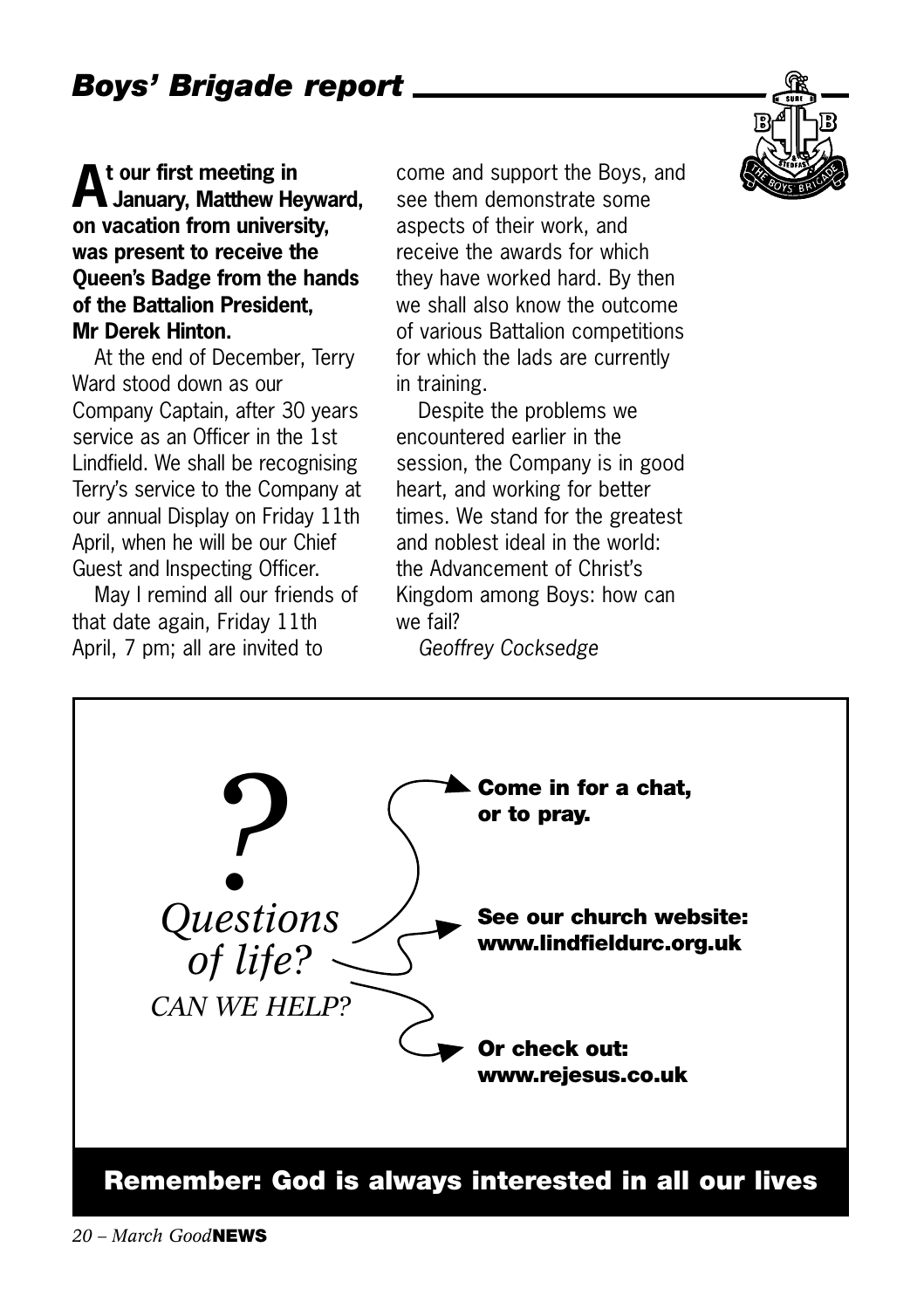# **Heaven-sent opportunities**

Last month we printed an emotional and very honest testimony from 25-year-old Rachel Levell, who found faith in Christ at the end of a very long, low road of mental and physical pain and anguish. During her time sick, she was introduced to a Christian organisation called 'Freedom in Christ'. She paid tribute to one person who practically helped her through the time and find Jesus again. This is Beverley's story...

### **I** still get excited when I r<br>Rachel's testimony and **still get excited when I read think back over the last year.**

It is a year ago since Rachel first wrote to Freedom in Christ, desperate and suicidal. I reply to all types of letters that come in, but Rachel touched my heart immediately because she was going through the same stuff that I had gone through and I wanted so much for her to know the freedom that I had found.

When Rachel rang out of the blue asking if I would take her in immediately I could not turn her down, as I had been trying to encourage her to come for so long! Rather apprehensively, we drove to Kent to collect her. I had only met her briefly on one occasion previously, and she had been so heavily drugged she could barely open her eyes. Other than from her (many!) letters, I didn't really know her at all.

Several people have said over the last few weeks 'I think it's

really great what you're doing, but I couldn't do it!'. I don't really know how to respond to this because if somebody hadn't

done the same for me 15 years ago, I wouldn't be here writing this now. I possibly would not be married to Paul or have two super sons and a

"if somebody hadn't done the same for me 15 years ago, I wouldn't be here writing this now"

normal life to lead. Rachel, and others like her, need the same opportunity and, unless others are willing to sacrifice themselves in this way, they may go through life like this forever, constantly in and out of mental institutions and suffering needlessly.

*Originally printed in Greyfriars Parish Church magazine, December 2002. To read Rachel's full story you can download our February 2003 magazine from www.lindfieldurc.org.uk*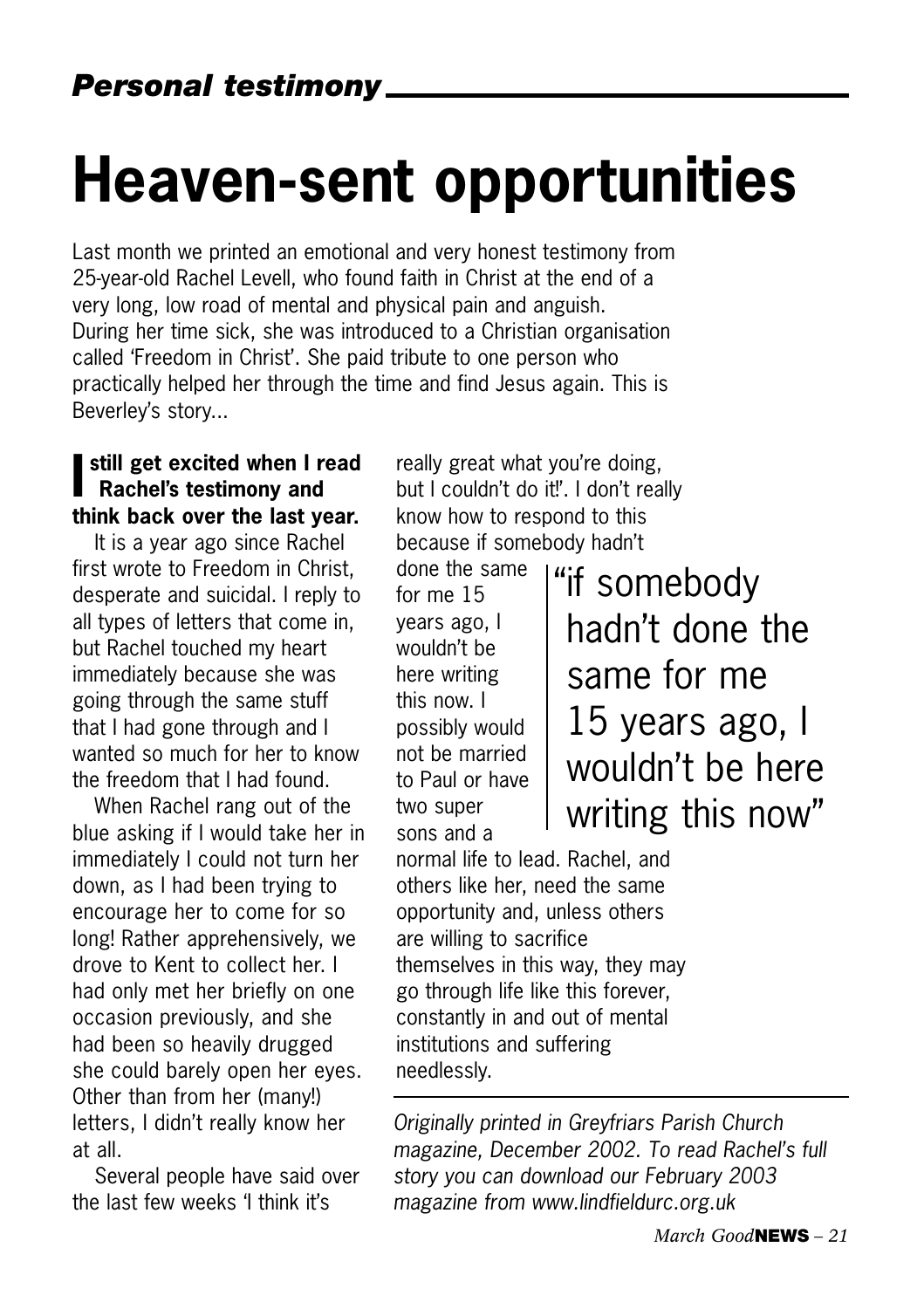# Student life in London

**Every morning I wake up to the sound of bus tyres screeching, taxis hooting, people shouting, and the ever–present 'evangelist' shouting through a megaphone outside my window; "are you a sinner, or are you a winner?"** 

Quite different, really, to the quiet little village of Danehill, where I've spent most of my not–quite–twenty years up until now. London never slows down, and never gets dark; there are cars and people about even at four in the morning when any sensible person is fast asleep in bed. And living in halls is a far cry from a family home in Sussex; the place is always a tip (no parents chasing after you with a vacuum cleaner and a dishcloth), it constantly smells of smoke, and yet there's a real community environment here. You don't need to go far to borrow that cup of sugar and there's always someone wanting to go out, or just sit around and chat at all hours of the day (and night).

Close proximity to Leicester Square leaves us spoilt for choice when choosing to go out, and living on the continuously

busy Oxford Street gives the freedom to walk home in the wee small hours of the morning without having to worry about being alone.

The Christian Union (CU), too, is very active within the university, providing pastoral support for its members and plenty of evangelistic opportunities from casual coffee bars (free coffee, biscuits and Christian speaker) to running our own Alpha course.

I'm a group leader for the current course and found the role of 'facilitating discussion' – Alpha–speak for saying nothing but 'oh, that's interesting' and 'what does anyone else think' – one of the hardest things I've ever had to do. Just sitting and listening to fellow students, from complete atheists to dedicated Christians of many years, trying to prove/disprove Christ's existence without sticking my oar in (which, I confess, is something I do only too well) was an immense challenge. I think I prayed harder and faster in those forty–five minutes than I ever have before!

I've also been introduced to the tangled web of Union politics as the CU struggles to gain an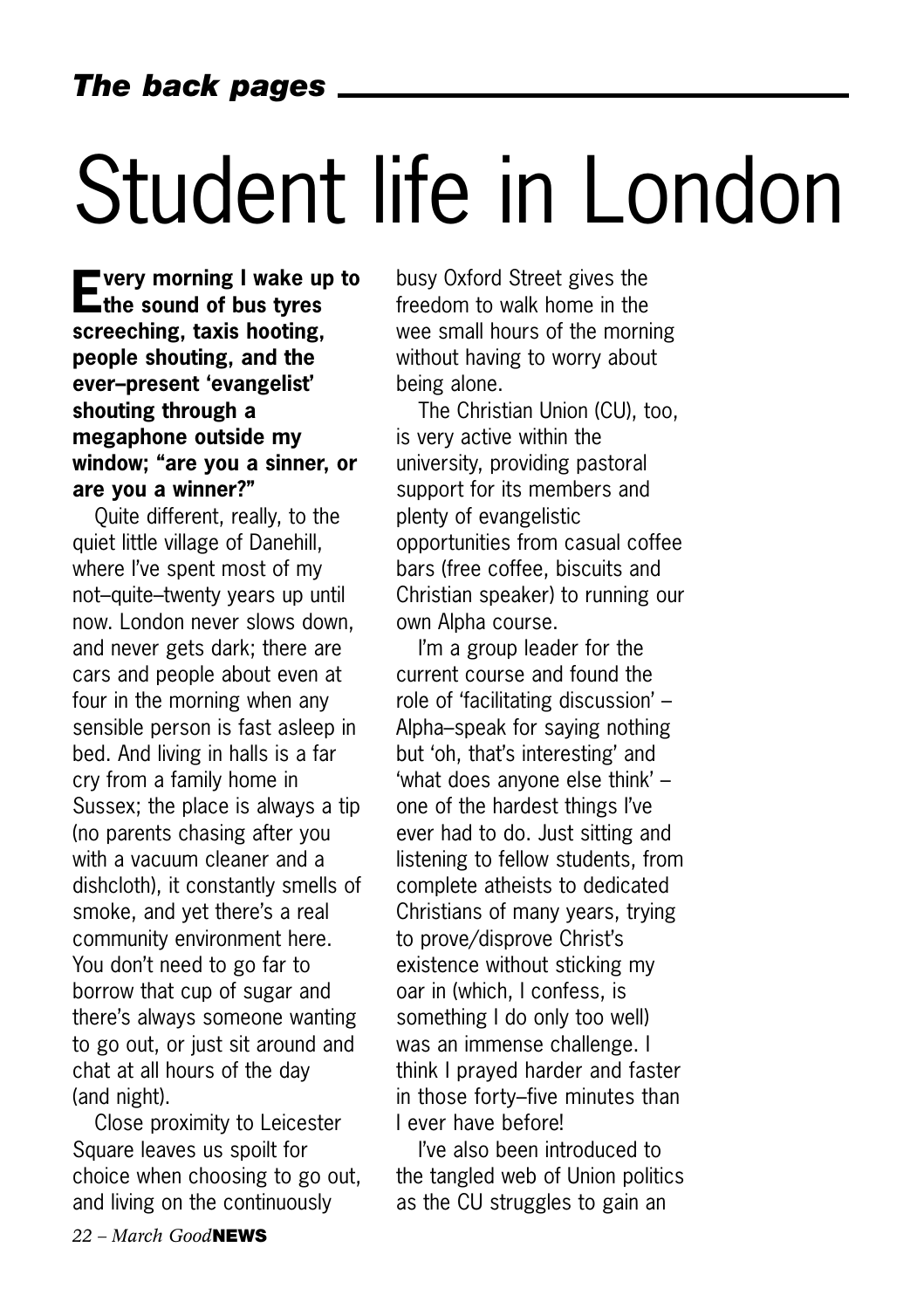

Let's see, socializing, **Christian** union, churches… oh, yes, the studying! Contrary to popular opinion, students do work at university, especially those poor speech and language therapy

equal footing with the other societies; because we're a religious group we don't receive Student Union funding, cannot accept donations and struggle to hold fundraising events – and as for putting up Alpha posters, it's unthinkable!

As much as I've enjoyed 'church–hopping' in my first term, I thought it was about time I attached myself to a single church, and have recently joined St. Helens in Bishopsgate. I've also become part of the CU worship group, where I stand at the front and sing as quietly as ever I did at Lindfield!

students who have to leave at 7am to travel to work placements, or attend – shock horror – 9.0am lectures nearly every day. NINE O'CLOCK! Can you believe it? And they say next year it will get even worse!

Still, despite the work load I'm thoroughly enjoying the course, and find it hard to believe how quickly the time has flown by. Less than two months until we begin study–leave for exams, and by the end of May I'll have finished for the summer – who knows what will happen then! *Katy Lewis*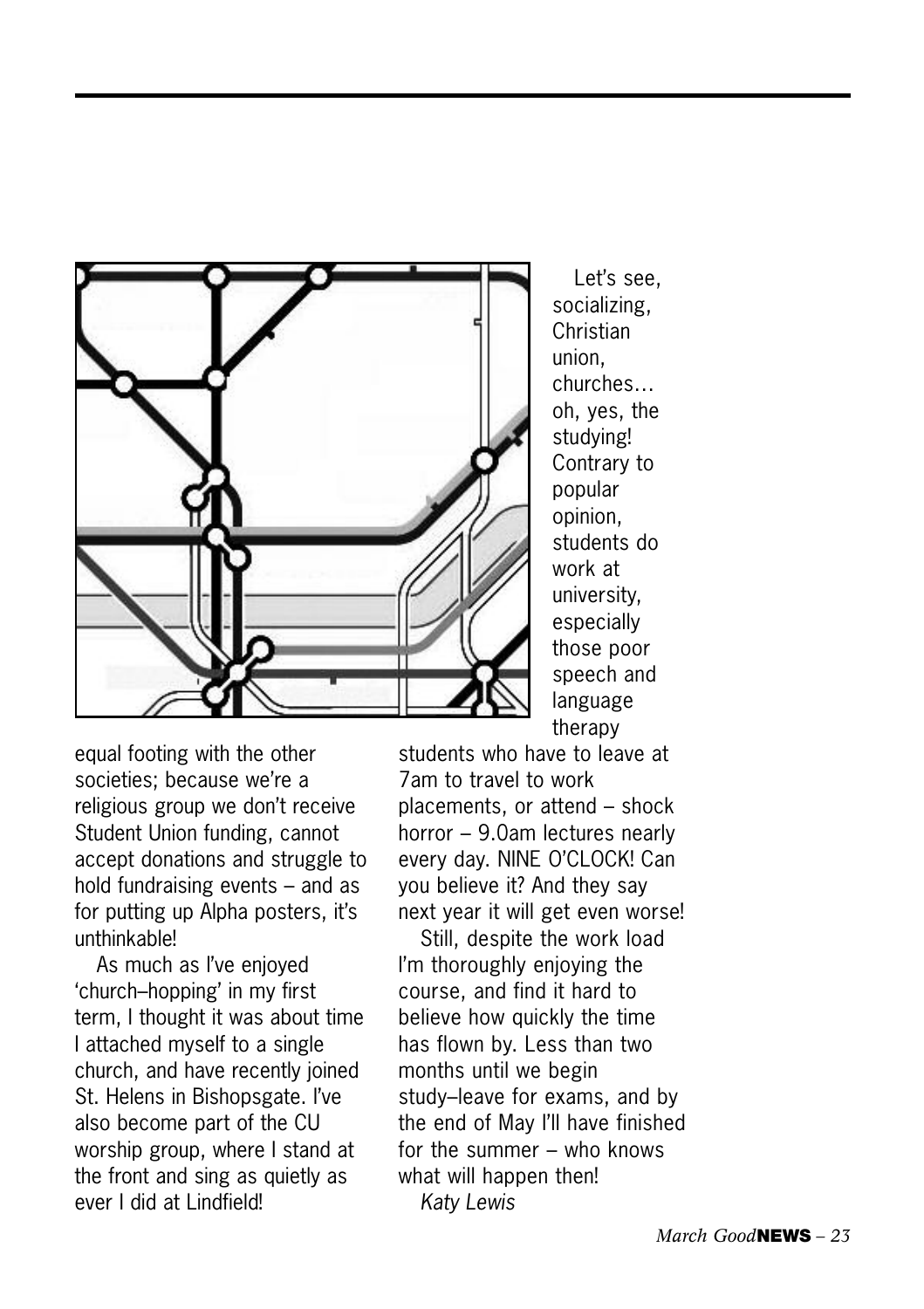# **More than a social club**

**Michael Davies tells us why church membership is not just paperwork for national church organisations – it's about faith! Plus two of the newest members of Lindfield URC tell us why they made the decision.** 

**The church really is the fellowship of those who accept Jesus as their Lord and saviour and friend. We are all different (if God had wanted us to be the same, he would have made us that way), so we all worship and serve him differently – but we all belong.**

Paul calls the church the "body of Christ" – which is a pretty good picture. Read again 1 Corinthians 12:12–27 and Colossions 1:18 – it's all there. He is the head – each of us is a limb or organ with our own jobs to do. But we are all vital to the proper functioning of the whole body. Jesus needs us all to carry on His saving, healing work in a very needy world.

An evangelical preacher, irritated once by someone saying "I can be a Christian without going to church" retorted testily "you can cut your hand off and put it on the table – it would still be your hand – but useless to you and everyone else".

When we make our profession of faith and join the church one of the promises we make is "..trusting in God's grace, to be faithful in public & private worship, to live in the fellowship of the church and to share in its witness".

Jesus calls us to be His disciples – together, working in our different ways to establish his Kingdom. That is why, if we believe in Jesus, we are church members.

*Rev Michael Davies*

## *WHY... IN BRIEF!*

- *Because we believe in Jesus – that He loves us and forgives us for putting ourselves first.*
- *Because we want to follow Him – we are ready to let Him become the centre of our lives and so change us.*
- *Because we want to belong to His family (the church) and carry on his work.*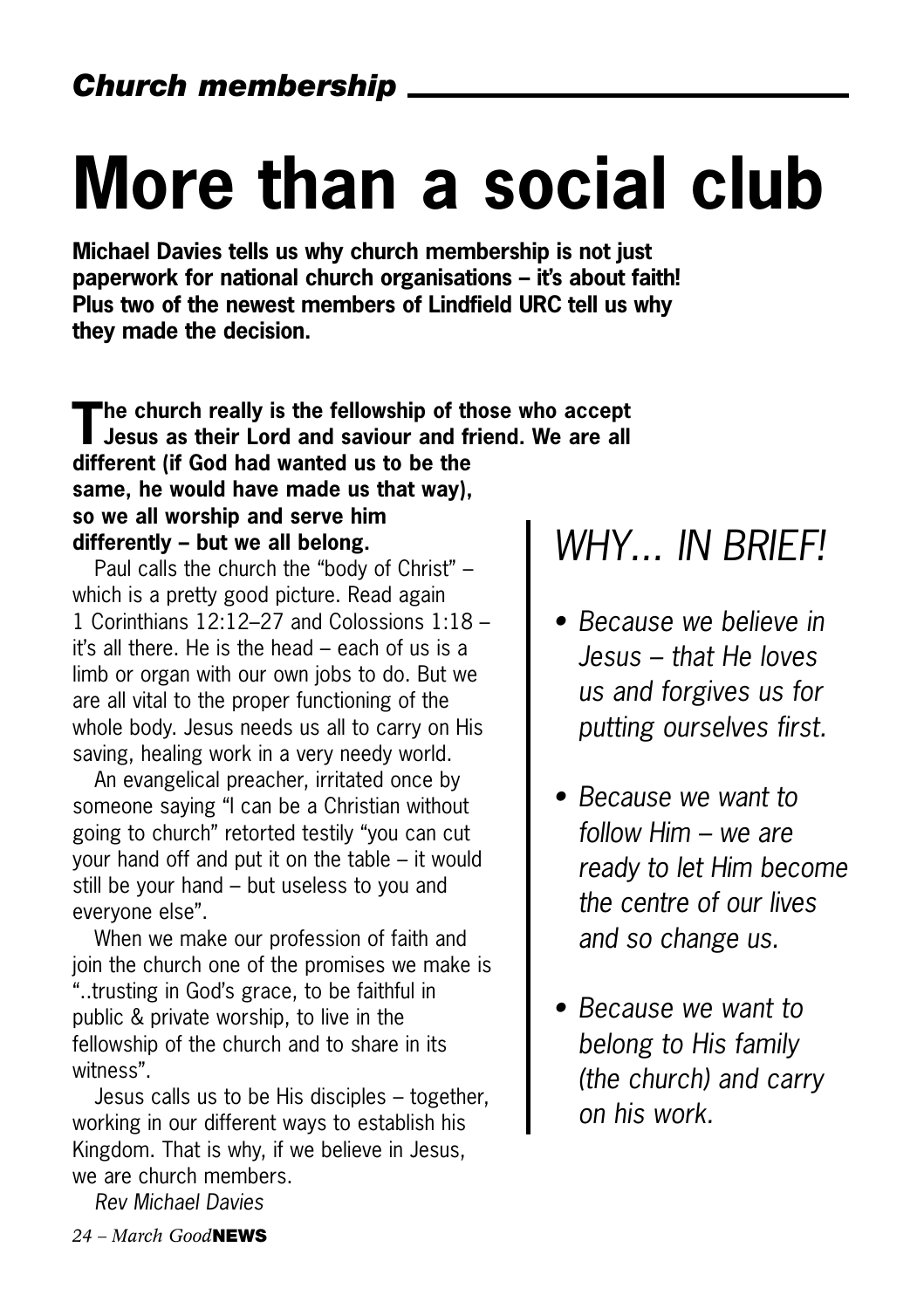

If you are a Christian who regularly worships with us, and are challenged about the idea of membership, do have a chat with Ron Goodenough (01825 740351).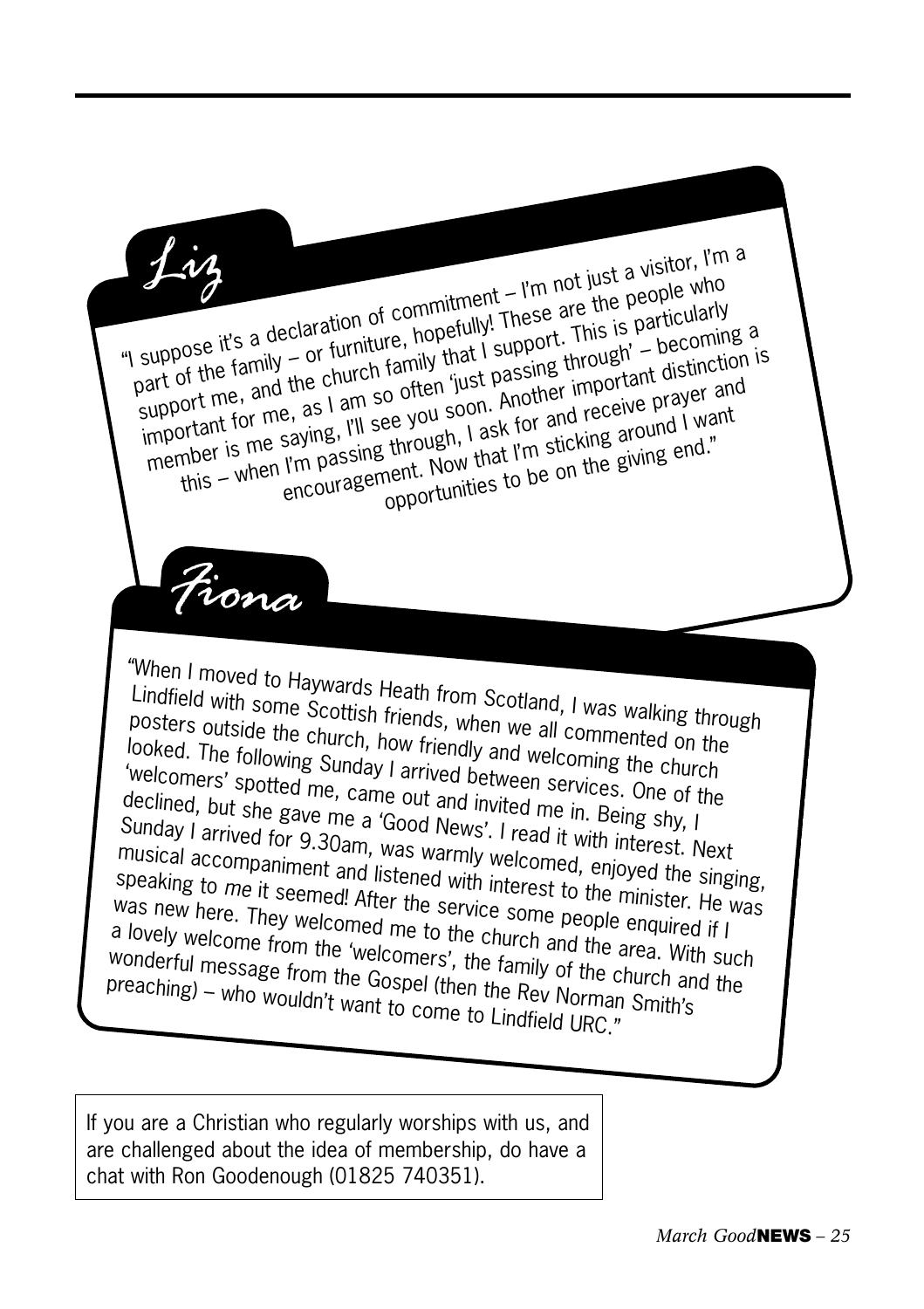## You say, but God says...

It is easy to get discouraged when things are going badly. But we shouldn't give up, because God is at work in our lives, even in the midst of pain and suffering. Remember, next time your little hut is burning to the ground it may just be a smoke signal that summons the grace of God. For all the negative things we have to say to ourselves, God has a positive answer for it.

*Contributed by Norna Derham.*

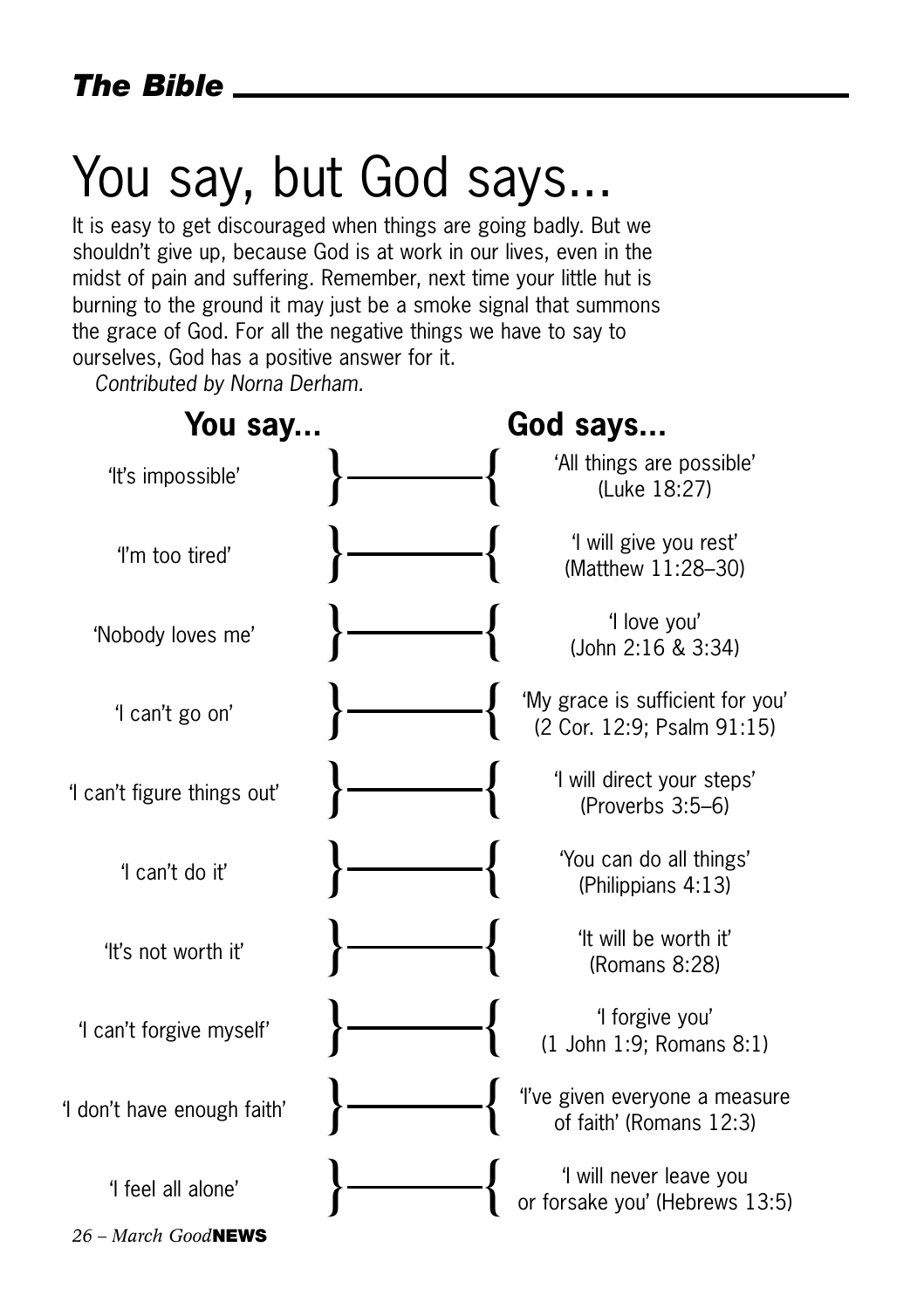# Making ourselves clear

Firstly, as editor of this humble magazine, let me just say how much I appreciate the many contributions that people make to GoodNEWS. A large part of what our aim is about is to show the Christian church as a wide cross-section of folk – so a varied authorship is vital to indicating that.

Let me remind you of the broad readership GoodNEWS also enjoys. Now with distribution in shops/pubs/Post Office and, of course, the church – these pages can, and do, reach many far and wide. Therefore, it is important that when we write articles/items for inclusion we do not alienate some of the readership. As Evangelical Christians (there is a case-in-point!!) we do tend to have hundreds of buzz words and use 'flowery' language where it is not necessary. This can make it hard for people outside of the church to understand what we are saying, or simply make it seem out-ofdate or irrelevant. So just a point to note – do write, and write for *everyone*!

*David Tingley*

| <b>Flower Rota</b>                                                                                                                                                                                             |                          |                                                                                                                   |                                                                    |
|----------------------------------------------------------------------------------------------------------------------------------------------------------------------------------------------------------------|--------------------------|-------------------------------------------------------------------------------------------------------------------|--------------------------------------------------------------------|
|                                                                                                                                                                                                                |                          | <b>Arranging</b>                                                                                                  | <b>Distributing</b>                                                |
| Mar                                                                                                                                                                                                            | 2<br>9<br>16<br>23<br>30 | Carol Walters<br>Betty Billins<br>Joan Durrant<br>Dorothy Forster Fiona Tingley<br>Margaret Goodare Heather Swann | <b>Betty Peter</b><br>Jacqueline Wood<br>Iris Bingham              |
| Apr                                                                                                                                                                                                            | 6.<br>13<br>20<br>27     | Iris Green<br>Carol Marsh<br>EASTER SUNDAY<br>Zoe McQuillin                                                       | Vera Dorton<br>Sue Tester<br>Dorothy Forster<br><b>Betty Peter</b> |
| We are grateful for one new volunteer on the<br>distribution rota. Anyone else who would like to<br>join us in this pleasurable task would be much<br>appreciated. Please phone Fo Tingley on<br>01444 483419. |                          |                                                                                                                   |                                                                    |